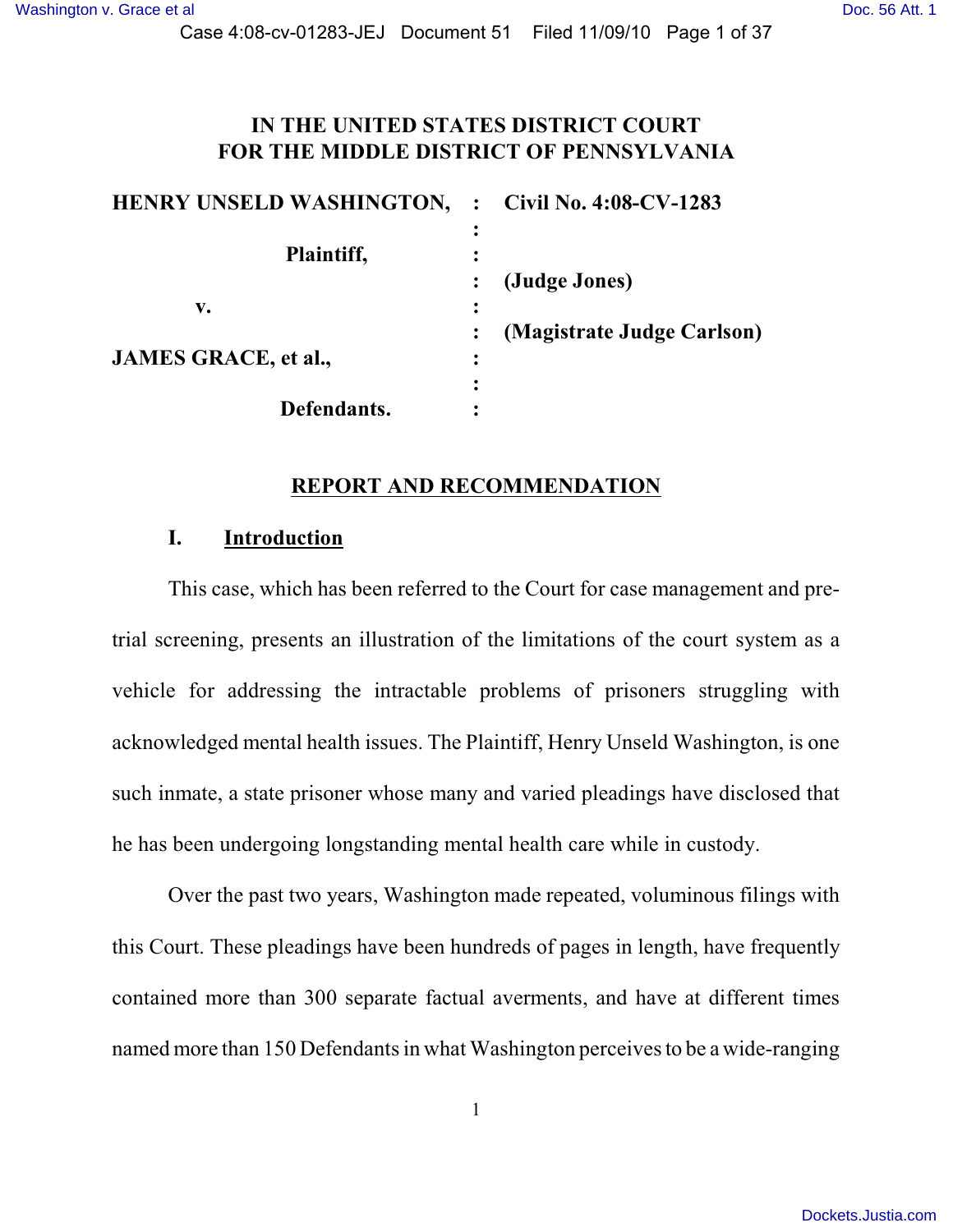#### Case 4:08-cv-01283-JEJ Document 51 Filed 11/09/10 Page 2 of 37

conspiracy that spans decades and entails coordinated conduct by hundreds of actors. In some instances, Washington has expressly premised his claims against prison officials on assertions that he has engaged in secret meetings with senior state corrections officials while housed in a psychiatric holding cell in a state prison, and reported misconduct to them. (Doc. 40 , ¶¶ 359, 360; Doc. 47 ¶¶357-362.)

In an effort to assist Washington in framing his issues and concerns in a fashion which would allow the courts to address them in an intelligible fashion, we have repeatedly explained to Washington the necessity of complying with the Federal Rules of Civil Procedure, which require that a complaint be a "short and plain statement" of a cause of action. We have also counseled Washington that we may only consider claims that fall within the period of the statute of limitations, and that he may not bring claims in this Court that relate to events that allegedly occurred in prisons outside the Middle District of Pennsylvania. Finally, we have repeatedly advised Washington that he may not rely upon mere labels and conclusory assertions to state a claim against state officials.

Despite this repeated guidance and advice, Washington has now filed a document, his third amended complaint in this case, (Doc. 47) which still fails to comply with the basic requisites for a valid complaint in federal court. Presented with this latest pleading, we are compelled to conclude that Washington is unable to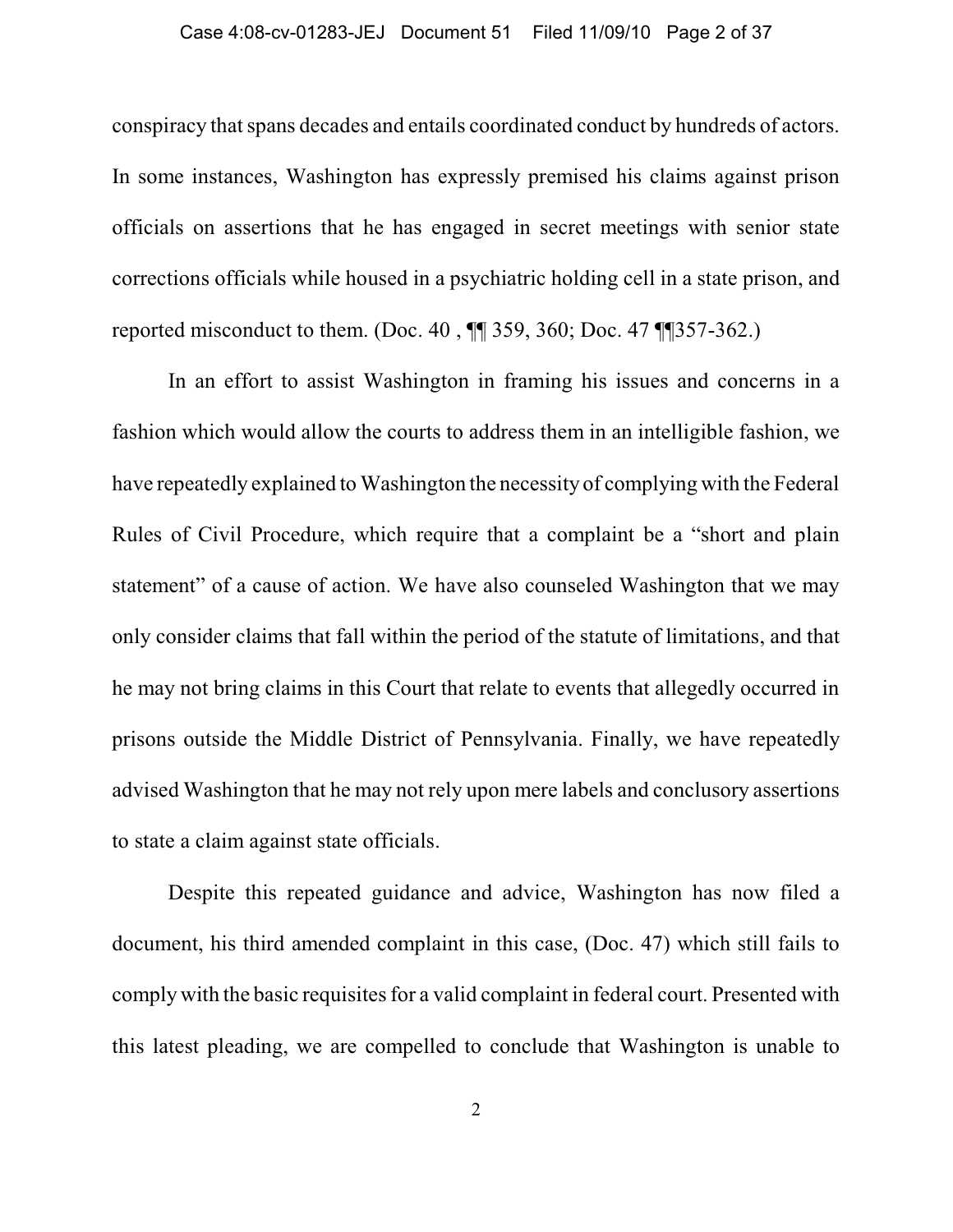conform his pleadings to the requirements set by the law, and that dismissal of this action without further leave to amend is now necessary.

### **II. Statement of Facts and of the Case**

The background of this troubled litigation brought by an admittedly troubled litigant began more than two years ago, on July 7, 2008, when the Plaintiff, a state prisoner proceeding *pro se*, commenced this action by filing a complaint in federal court.(Doc. 1.) Eleven months later, on June 29, 2009, Washington elaborated upon these claims when he filed an amended complaint further detailing his claims and concerns. (Doc. 22.)

The Plaintiff's 2009 amended complaint was a confusing, prolix document. It named approximately 132 Defendants, and set forth 320 factual averments of alleged violations of the Plaintiff's rights. Many of the alleged acts which were the subject of the Plaintiff's July 2009 amended complaint were more than 10 years old, spanning conduct that reached as far back as 1997, and in many instances it was impossible to determine which of the more than 130 named Defendants were alleged to have committed the acts set forth in the complaint. The complaint then alleged that these actions constituted Eighth Amendment violations relating to lack of medical care and use of excessive force by prison officials, due process violations, negligence and medical malpractice.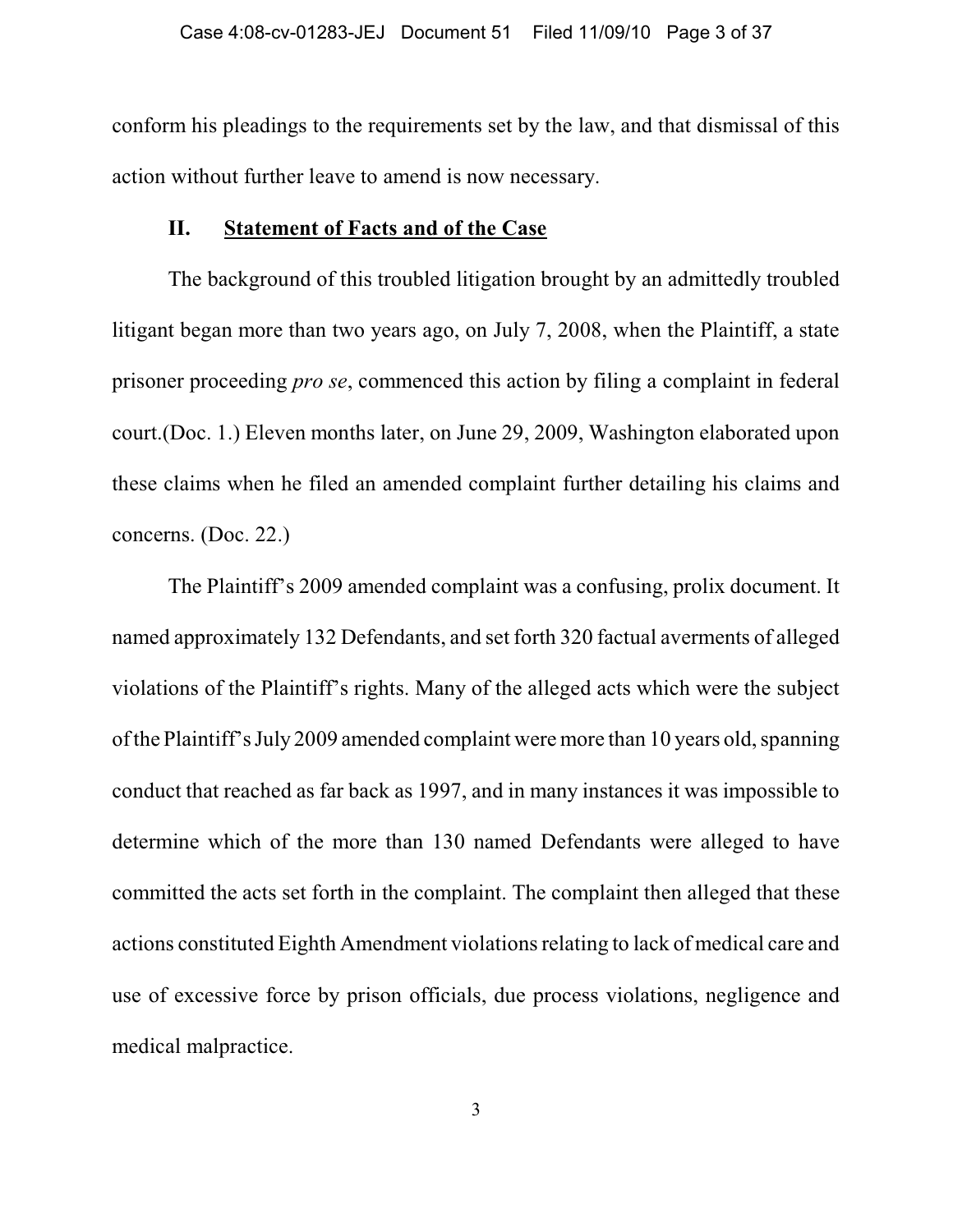This Court was initially assigned responsibility to oversee this case on June 23, 2010. After examining the Plaintiff's first amended complaint, on June 24, 2010, we notified the Plaintiff that many of these allegations were subject to dismissal and directed the Plaintiff to file an amended complaint. Our screening order was expressly intended to simplify and add clarity and focus to Washington's complaints. (Doc. 33). Regrettably, the order had just the opposite effect upon Washington.

Washington initially responded to this order by requesting a six-month extension of time in which to file an amended complaint. (Doc. 34.) When we denied this request, (Doc. 35), Washington filed a second amended complaint on August 19, 2010. (Doc. 40.) Far from addressing the concerns originally cited by the Court, Washington's second amended complaint actually exacerbated and compounded those concerns. The second amended complaint named 159 Defendants and contained 368 separately numbered paragraphs. These allegations were detailed in a voluminous 135 pages. $<sup>1</sup>$ </sup>

Our scrutiny of these allegations revealed that many of these claims fell far outside the two-year statute of limitations for civil rights matters, an issue previously

<sup>&</sup>lt;sup>1</sup>Along with this amended complaint, Washington also filed a Motion to Expand the Record (Doc. 39) which listed the 159 Defendants he wished to sue, and a Motion for Court Provision to Indigent Inmate (Doc. 38), which invited the Court to delay proceedings in this case for an additional 18 months as he drafted further submissions to file relating to these Defendants.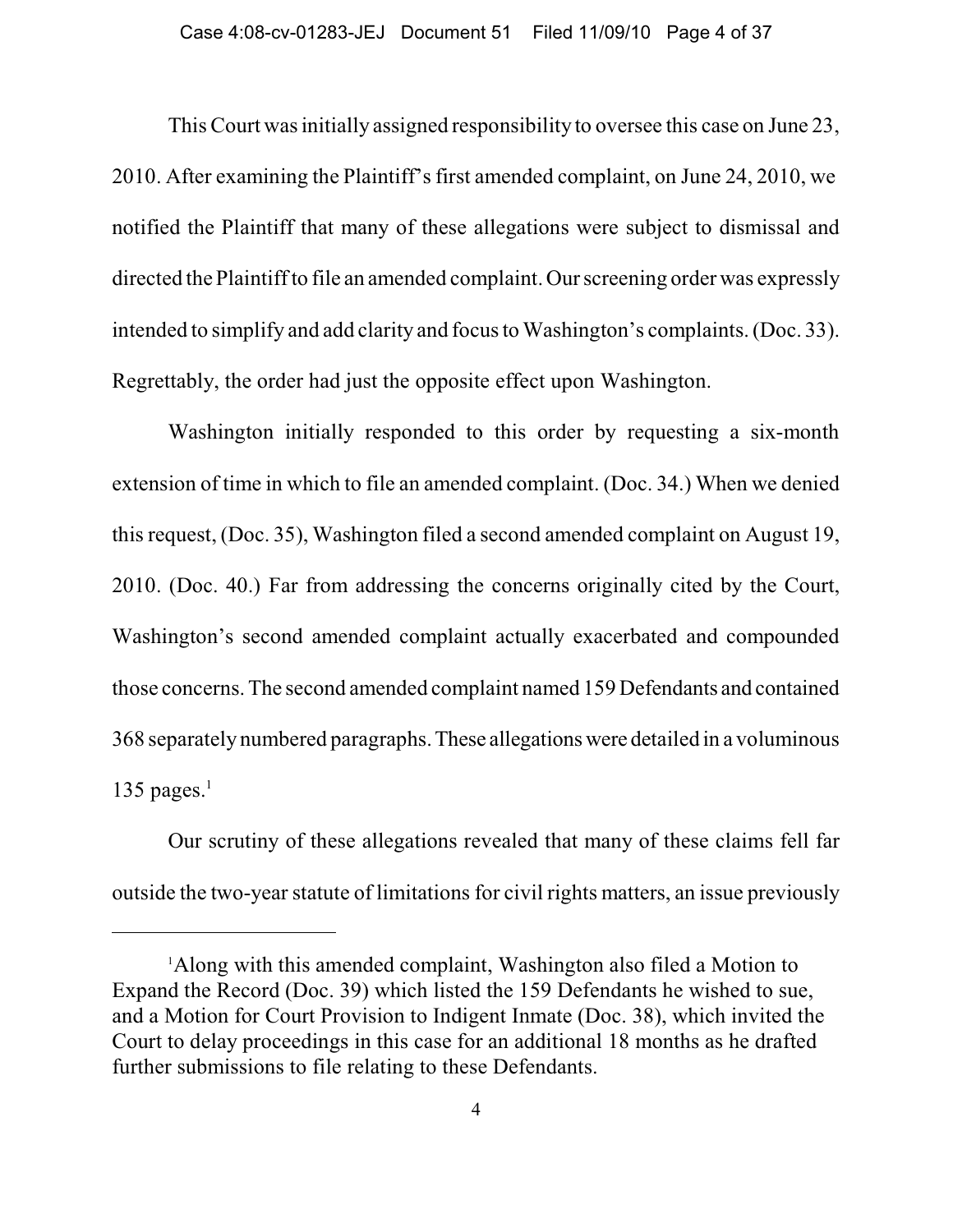#### Case 4:08-cv-01283-JEJ Document 51 Filed 11/09/10 Page 5 of 37

noted for Washington, but a defect which remained unaddressed in his latest pleading. Indeed, it appeared that well over one hundred of the separately numbered claims set forth in this second amended complaint involve conduct which preceded July of 2006 and were, therefore, time-barred.

Furthermore, many of Washington's claims appeared to involve a litany of alleged misdeeds at either SCI Greene or SCI Fayette, two state institutions located in the Western District of Pennsylvania. Thus, of the 159 Defendants named in this second amended complaint, approximately 50 Defendants were staff in these prisons which are remote from this Court.

Because Washington's second amended complaint actually compounded the deficiencies previously cited by the Court, and did not provide an intelligible basis for adjudicating any of these constitutional claims, on August 25, 2010 we submitted a report and recommendation which recommended that Washington's second amended complaint be dismissed. (Doc. 41.) That report and recommendation outlined for Washington, once again, the many shortcomings in his pleadings, providing the Plaintiff with a detailed description of those matters which he must correct. (Id.)

Washington's response to this report and recommendation was to file yet another complaint. (Doc. 47.) This complaint is the fourth complaint filed by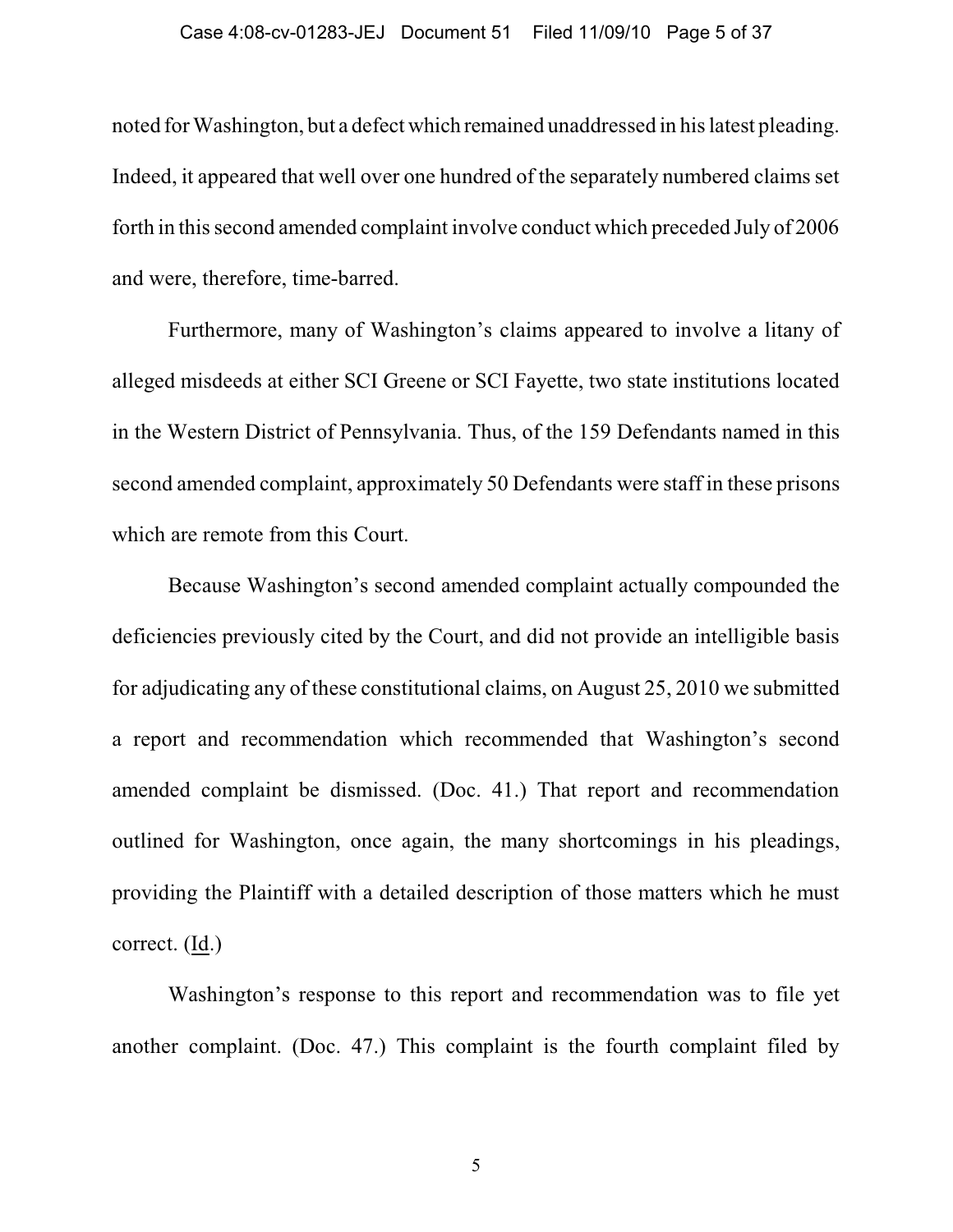Washington in the course of this litigation, and constitutes Washington's third amended complaint in this matter. (Id.)

On November 8, 2010, the district court entered an order adopting our report and recommendation and dismissing in its entirety Washington's second amended complaint. (Doc. 48.) After noting that Washington had filed yet another amended complaint while this the report and recommendation was under review, the district court then remanded this matter to us for a review of Washington's latest amended complaint.

We have now reviewed this pleading, and find that it provides graphic confirmation of Washington's apparent inability to conform to the requirements of the law when filing pleadings in federal courts. While Washington's third amended complaint has fewer pages than his second amended complaint, Compare (Doc. 48, pp.82) with (Doc. 40, pp.135), this result appears to be largely a function of Washington's use of smaller print in drafting the complaint. Thus, the two complaints are substantively identical and the third amended complaint retains all of the fundamental flaws which were previously cited by the court as grounds for dismissal of Washington's prior complaints.

Thus, the third amended complaint, like the second amended complaint and all of Washington's prior pleadings, is a confused, confusing and prolix document. This third amended complaint, like Washington's prior pleadings, attempts to name 159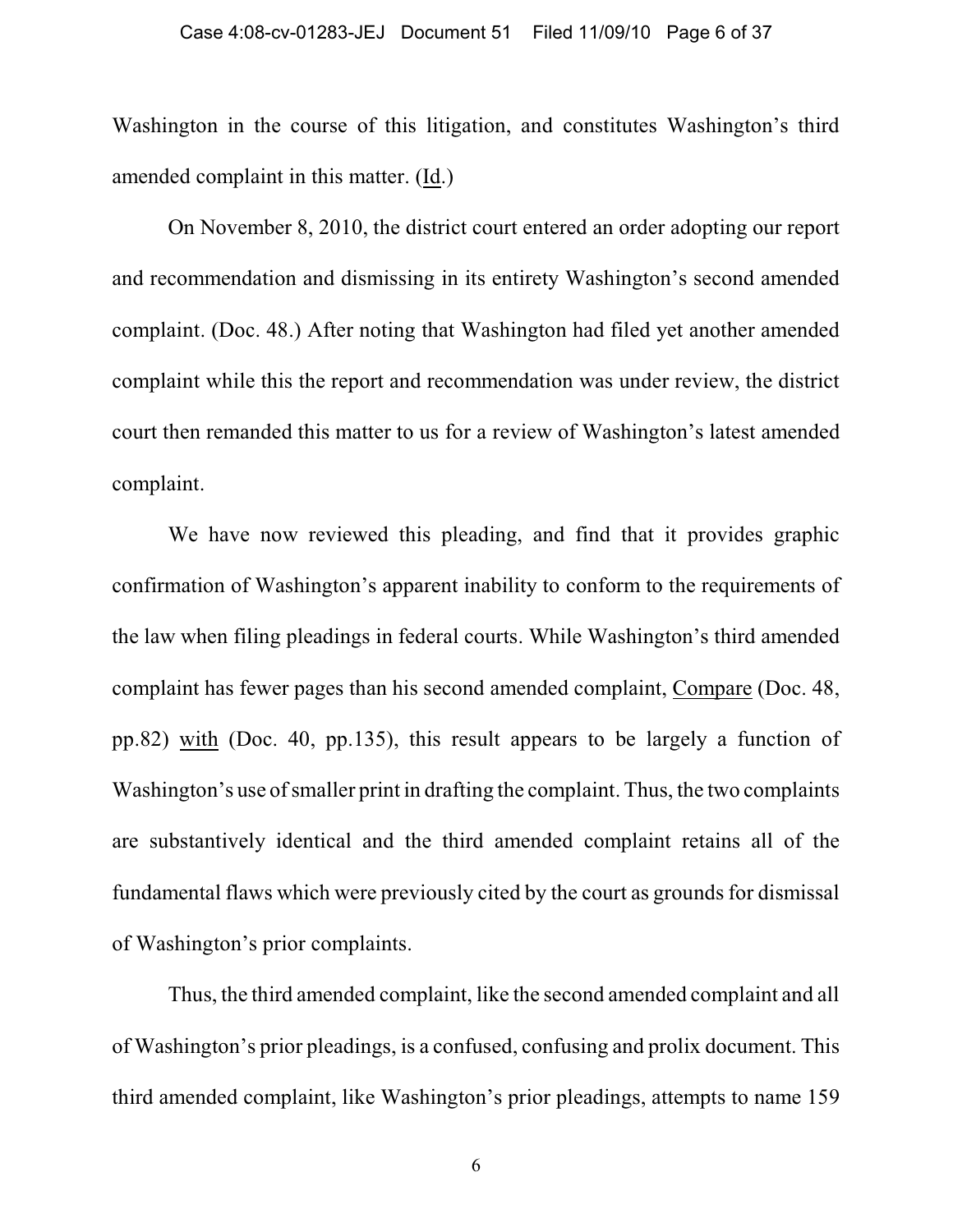#### Case 4:08-cv-01283-JEJ Document 51 Filed 11/09/10 Page 7 of 37

correctional officials as Defendants. (Doc. 48). Like the prior fatally flawed complaints in this case, this third amended complaint also contains 368 separately numbered paragraphs setting forth various factual averments. (Id.) As was the case with Washington's prior pleadings, many of these averments relate to alleged conduct which falls far beyond the applicable statute of limitations. (Id.) Furthermore, the third amended complaint continues to name defendants and recite claims relating to dozens of alleged events which occurred outside this district, and over which venue is entirely lacking. (Id.) Finally, like his prior complaints, Washington's third amended complaint contains an odd array of assertions and claims, many of which are nothing more than labels and conclusions, and the formulaic recitation of the elements of a cause of actions. As for the remaining averments in the complaint, many of these assertions are either bizarre sexually explicit recitals which are subject to being stricken under Rule 12(f) of the Federal Rules of Civil Procedure, or accounts of various secret meetings that Washington recalls having conducted with prison supervisors while undergoing psychiatric treatment.<sup>2</sup>

Taken together, these assertions do not state a viable cause of action. Rather, they remain the same assortment of fundamentally flawed claims, which we

<sup>&</sup>lt;sup>2</sup> Furthermore, along with this amended complaint, Washington also filed a Motion for Court Provision to Indigent Inmate (Doc. 44), which invited the Court to delay proceedings in this case for an additional 18 months as he drafted further submissions to file relating to these Defendants.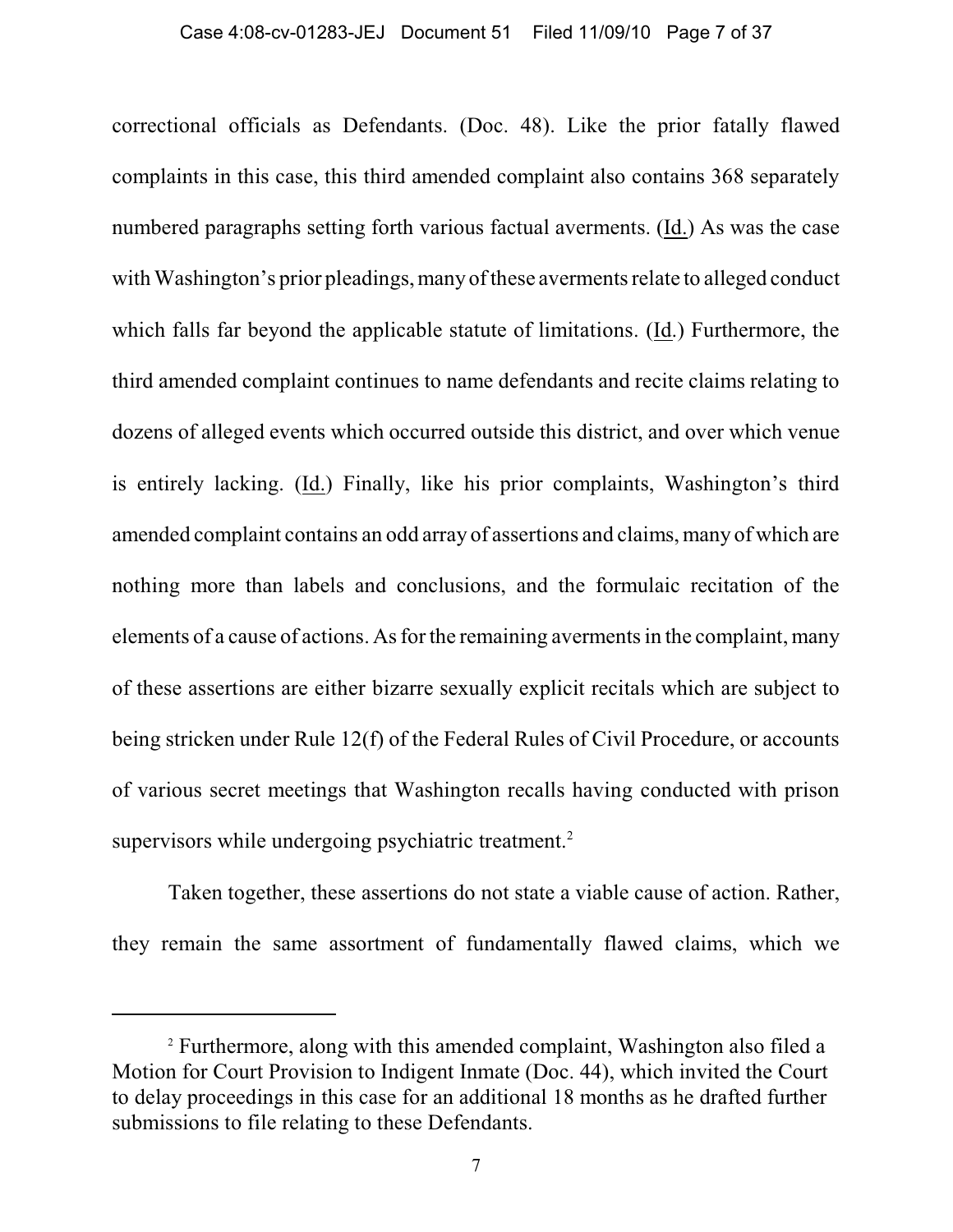previously found wanting and which compelled dismissal of this action. Therefore, it is recommended that Washington's third amended complaint (Doc. 48), like his prior similar complaints, be dismissed

## **II. Discussion**

# **A. Screening of Pro Se Civil Complaints-The Legal Standard**

This Court has a statutory obligation to conduct a preliminary review of *pro se* complaints which seek redress against government officials. Specifically, we are obliged to review the complaint pursuant to 28 U.S.C. § 1915A which provides, in

pertinent part:

**(a) Screening**. - The court shall review, before docketing, if feasible or, in any event, as soon as practicable after docketing, a complaint in a civil action in which a prisoner seeks redress from a governmental entity or officer or employee of a governmental entity.

**(b) Grounds for dismissal**. - On review, the court shall identify cognizable claims or dismiss the complaint, or any portion of the complaint, if the complaint-

(1) is frivolous, malicious, or fails to state a claim upon which relief may be granted; or

(2) seeks monetary relief from a defendant who is immune from such relief.

Under Section 1915A, the Court must assess whether a *pro se* complaint "fails

to state a claim upon which relief may be granted." This statutory text mirrors the

language of Rule 12(b)(6) of the Federal Rules of Civil Procedure, which provides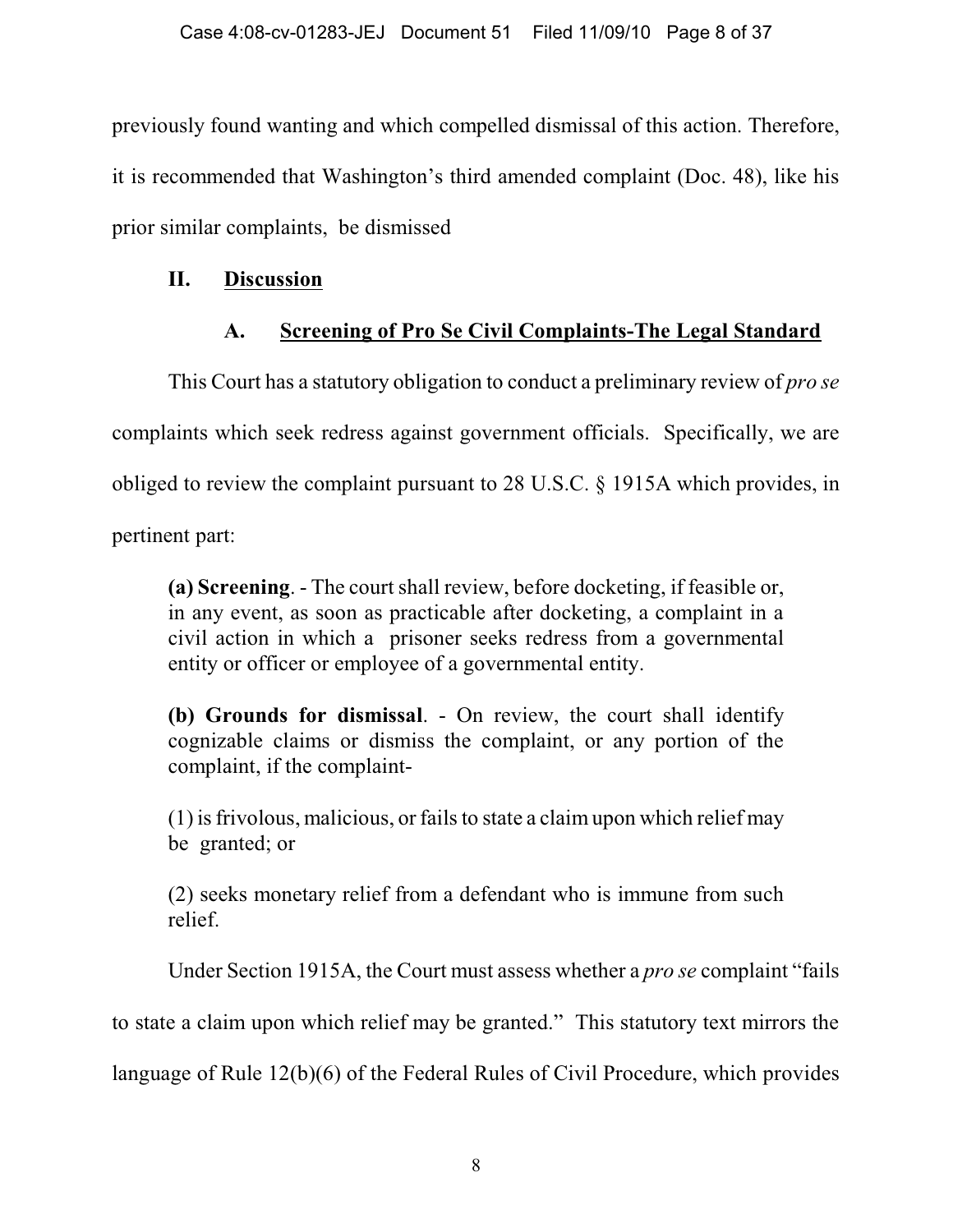that a complaint should be dismissed for "failure to state a claim upon which relief

can be granted." Fed. R. Civ. P.  $12(b)(6)$ .

With respect to this benchmark standard for legal sufficiency of a complaint,

the United States Court of Appeals for the Third Circuit has aptly noted the evolving

standards governing pleading practice in federal court, stating that:

Standards of pleading have been in the forefront of jurisprudence in recent years. Beginning with the Supreme Court's opinion in Bell Atlantic Corp. v. Twombly*,* 550 U.S. 544 (12007) continuing with our opinion in Phillips [v. County of Allegheny, 515 F.3d 224, 230 (3d Cir. 2008)]and culminating recently with the Supreme Court's decision in Ashcroft v. Iqbal –U.S.–, 129 S.Ct. 1937 (2009) pleading standards have seemingly shifted from simple notice pleading to a more heightened form of pleading, requiring a plaintiff to plead more than the possibility of relief to survive a motion to dismiss.

Fowler v. UPMC Shadyside, 578 F.3d 203, 209-10 (3d Cir. 2009).

In considering whether a complaint fails to state a claim upon which relief may be granted, the court must accept as true all allegations in the complaint and all reasonable inferences that can be drawn therefrom are to be construed in the light most favorable to the plaintiff. Jordan v. Fox Rothschild, O'Brien & Frankel, Inc., 20 F.3d 1250, 1261 (3d Cir. 1994). However, a court "need not credit a complaint's bald assertions or legal conclusions when deciding a motion to dismiss." Morse v. Lower Merion Sch. Dist., 132 F.3d 902, 906 (3d Cir. 1997). Additionally a court need not "assume that a *...* plaintiff can prove facts that the *...* plaintiff has not alleged." Associated Gen. Contractors of Cal. v. California State Council of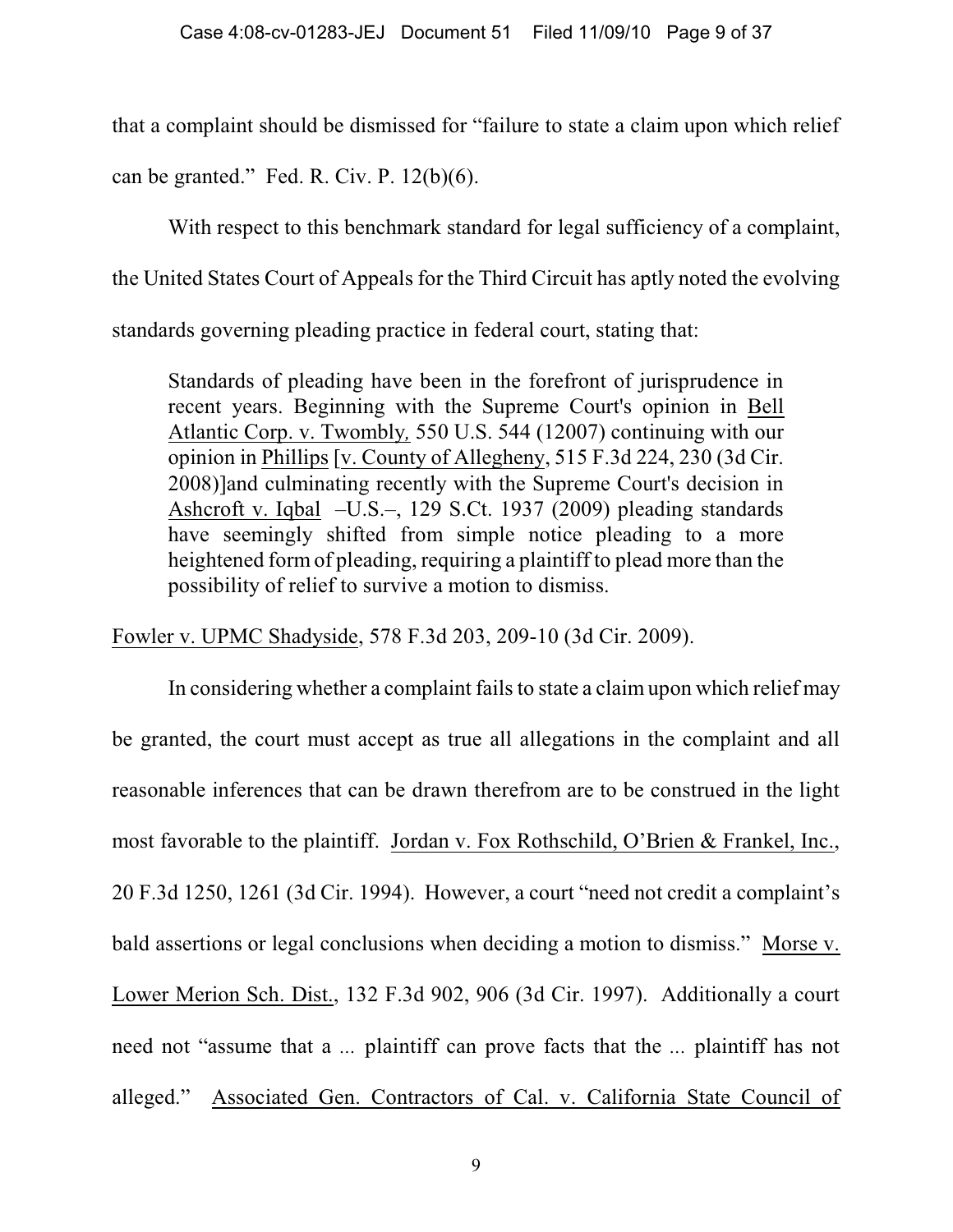Carpenters, 459 U.S. 519, 526 (1983). As the Supreme Court held in Bell Atlantic Corp. v. Twombly, 550 U.S. 544 (2007), in order to state a valid cause of action a plaintiff must provide some factual grounds for relief which "requires more than labels and conclusions, and a formulaic recitation of the elements of a cause of actions will not do." Id. at 555. "Factual allegations must be enough to raise a right to relief above the speculative level." Id.

In keeping with the principles of Twombly, the Supreme Court has underscored that a trial court must assess whether a complaint states facts upon which relief can be granted when ruling on a motion to dismiss. In Ashcroft v. Iqbal, U.S. , 129 S.Ct. 1937 (2009), the Supreme Court held that, when considering a motion to dismiss, a court should "begin by identifying pleadings that, because they are no more than conclusions, are not entitled to the assumption of truth." Id. at 1950. According to the Supreme Court, "[t]hreadbare recitals of the elements of a cause of action, supported by mere conclusory statements, do not suffice." Id. at 1949. Rather, in conducting a review of the adequacy of complaint, the Supreme Court has advised trial courts that they must:

[B]egin by identifying pleadings that because they are no more than conclusions are not entitled to the assumption of truth. While legal conclusions can provide the framework of a complaint, they must be supported by factual allegations. When there are well-pleaded factual allegations, a court should assume their veracity and then determine whether they plausibly give rise to an entitlement to relief.

Id. at 1950.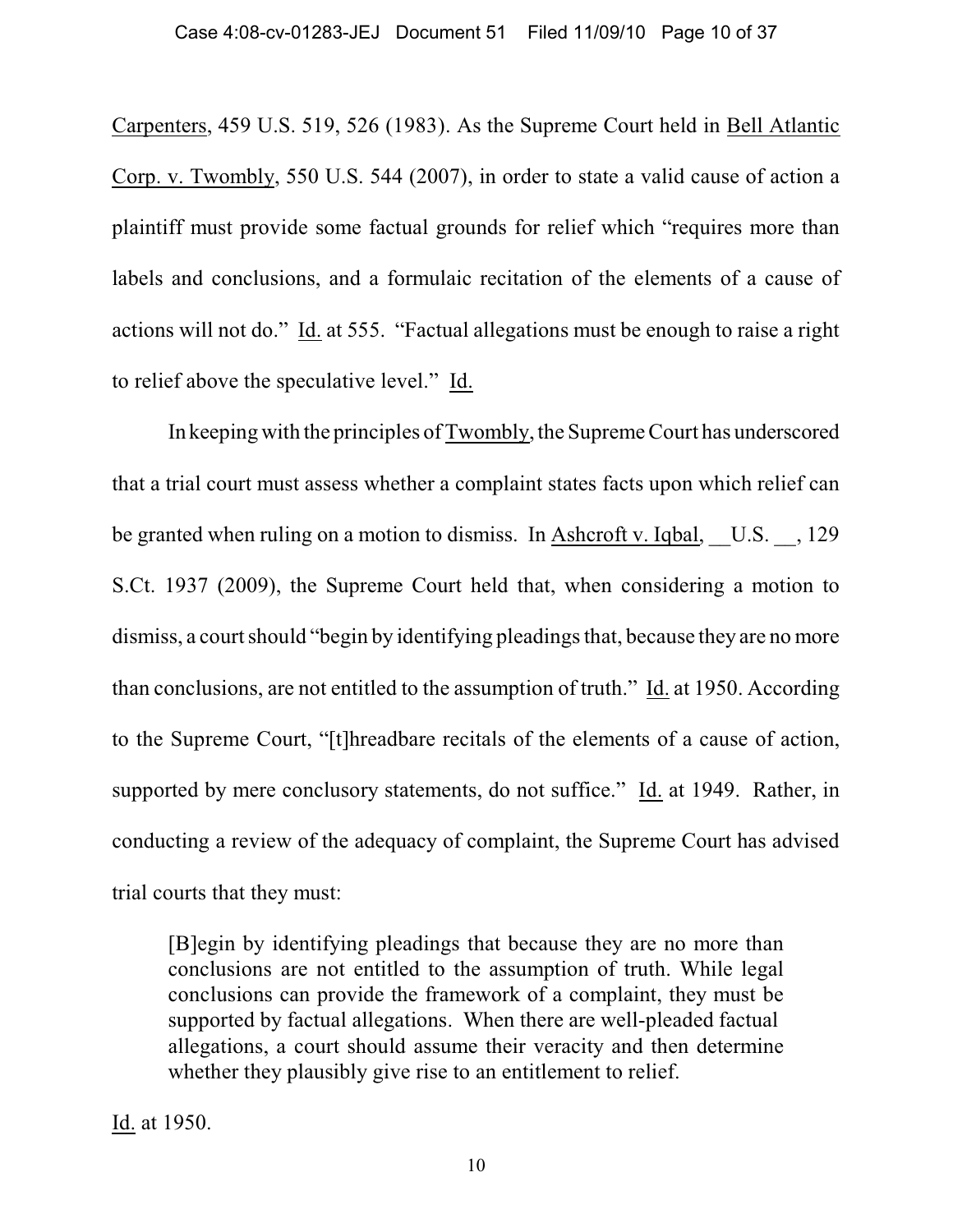Thus, a well-pleaded complaint must contain more than mere legal labels and conclusions. Rather, a *pro se* plaintiff's complaint must recite factual allegations which are sufficient to raise the plaintiff's claimed right to relief beyond the level of mere speculation. As the United States Court of Appeals for the Third Circuit has stated:

[A]fter Iqbal, when presented with a motion to dismiss for failure to state a claim, district courts should conduct a two-part analysis. First, the factual and legal elements of a claim should be separated. The District Court must accept all of the complaint's well-pleaded facts as true, but may disregard any legal conclusions. Second, a District Court must then determine whether the facts alleged in the complaint are sufficient to show that the plaintiff has a "plausible claim for relief." In other words, a complaint must do more than allege the plaintiff's entitlement to relief. A complaint has to "show" such an entitlement with its facts.

Fowler, 578 F.3d at 210-11.

In addition to these pleading rules, a *pro se* prisoner's complaint must comply with the requirements of Rule 8(a) of the Federal Rule of Civil Procedure which

defines what a complaint should say and provides that:

(a) A pleading that states a claim for relief must contain (1) a short and plain statement of the grounds for the court's jurisdiction, unless the court already has jurisdiction and the claim needs no new jurisdictional support; (2) a short and plain statement of the claim showing that the pleader is entitled to relief; and (3) a demand for the relief sought, which may include relief in the alternative or different types of relief.

Thus, a well-pleaded complaint must contain more than mere legal labels and conclusions. Rather, a *pro se* plaintiff's complaint must recite factual allegations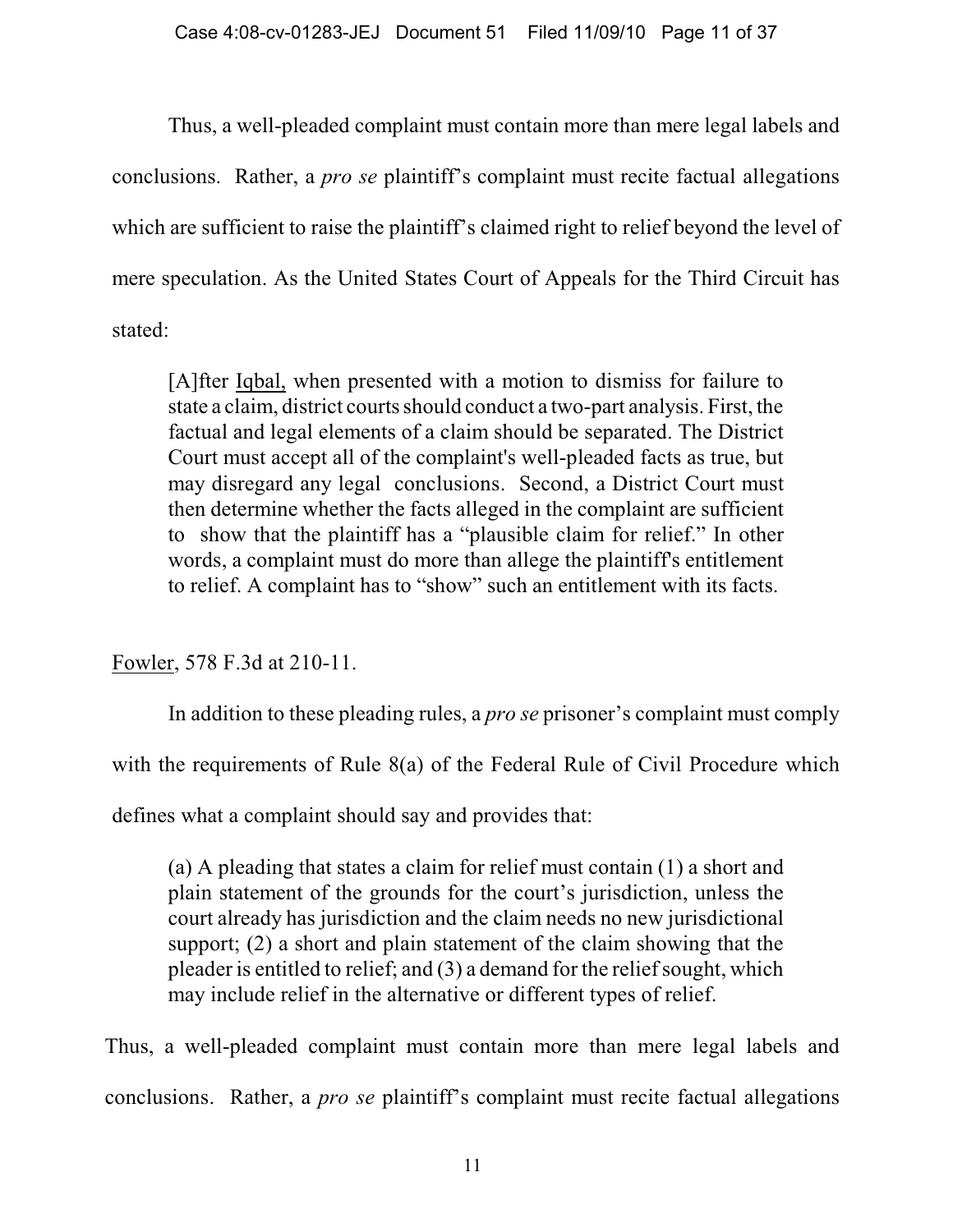which are sufficient to raise the plaintiff's claimed right to relief beyond the level of mere speculation, set forth in a "short and plain" statement of a cause of action. Applying these standards, it is recommended that this *pro se* complaint be dismissed for failure comply with the *in forma pauperis* requirements and failure to state a claim upon which relief can be granted.

# **B. The Law of the Case Doctrine Compels Dismissal of This Third Amended Complaint Which is Substantively Indistinguishable From the Plaintiff's Prior, Dismissed Complaint**.

At the outset, the law of the case doctrine calls for dismissal of this third amended complaint, which is substantively indistinguishable from the second amended complaint that was dismissed by the district court on November 8, 2010, upon our prior report and recommendation. "Under the law of the case doctrine, once an issue is decided, it will not be relitigated in the same case, except in unusual circumstances. *. . . .* The purpose of this doctrine is to promote the 'judicial system's interest in finality and in efficient administration. Todd & Co., Inc. v. S.E.C., 637 F.2d 154, 156 (3d Cir. 1980).' " Hayman Cash Register Co. v. Sarokin, 669 F.2d 162, 165 (3d Cir. 1981). The contours of this settled doctrine were recently described by the United States Court of Appeals for the Third Circuit in the following terms:

In Arizona v. California*,* 460 U.S. 605 (1983), the Supreme Court noted:

Unlike the more precise requirements of res judicata, law of the case is an amorphous concept. As most commonly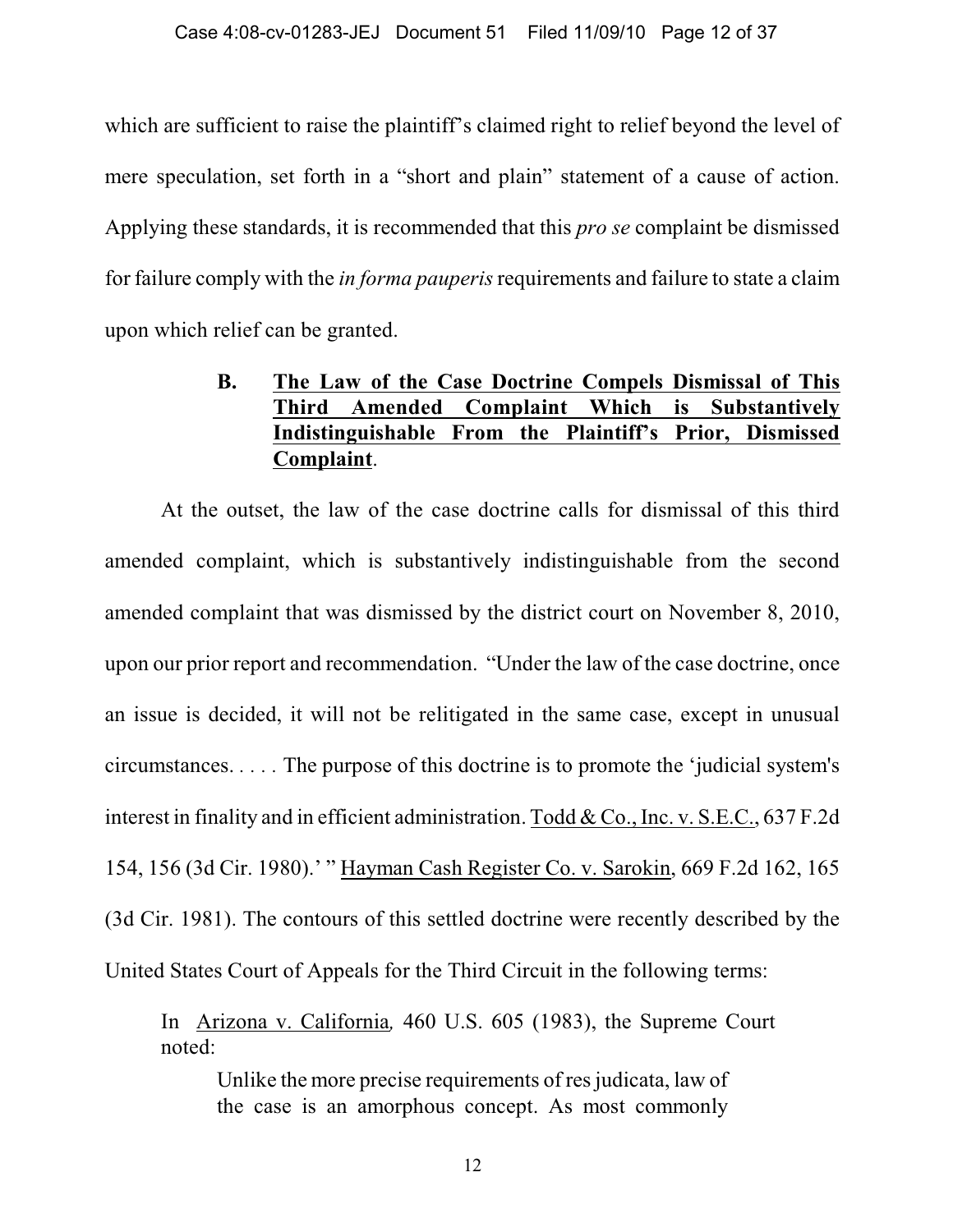defined, the doctrine posits that when a court decides upon a rule of law, that decision should continue to govern the same issues in subsequent stages in the same case.

Id*.* at 618 (citations omitted). The "[l]aw of the case rules have developed 'to maintain consistency and avoid reconsideration of matters once decided during the course of a single continuing lawsuit.' " Casey v. Planned Parenthood of Se. Pa.*,* 14 F.3d 848, 856 (3d Cir.1994) (quoting 18 Charles A. Wright, Arthur R. Miller, Edward Cooper, Federal Practice and Procedure § 4478 at 788 (2d ed.1981)).

In re Pharmacy Benefit Managers Antitrust Litigation, 582 F.3d 432, 439 (3d Cir.

2009). It is clear that "[t]he ... doctrine does not restrict a court's power but rather governs its exercise of discretion." Id*. (*quoting, Pub. Interest Research Group of NJ, Inc. v. Magnesium Elektron Inc.*,* 123 F.3d 111, 116 (3d Cir.1997)) (citations omitted). In exercising that discretion, however, courts should "be loathe to [reverse prior rulings] in the absence of extraordinary circumstances such as where the initial decision was clearly erroneous and would make a manifest injustice." Id.,( quoting Christianson v. Colt Indus. Operating Corp*.,* 486 U.S. 800, 816 (1988)). In addition to that narrow class of cases where the prior ruling was manifestly unjust, the type of "extraordinary circumstances" that warrant a court's exercising its discretion in favor of reconsidering an issue decided earlier in the course of litigation typically exist only where (1) new evidence is available, or (2) a supervening new law has been announced. Id.,( citing, Pub. Interest Research Group of NJ, Inc. v. Magnesium Elektron, Inc., 123 F.3d 111, 117 (3d Cir. 1997)).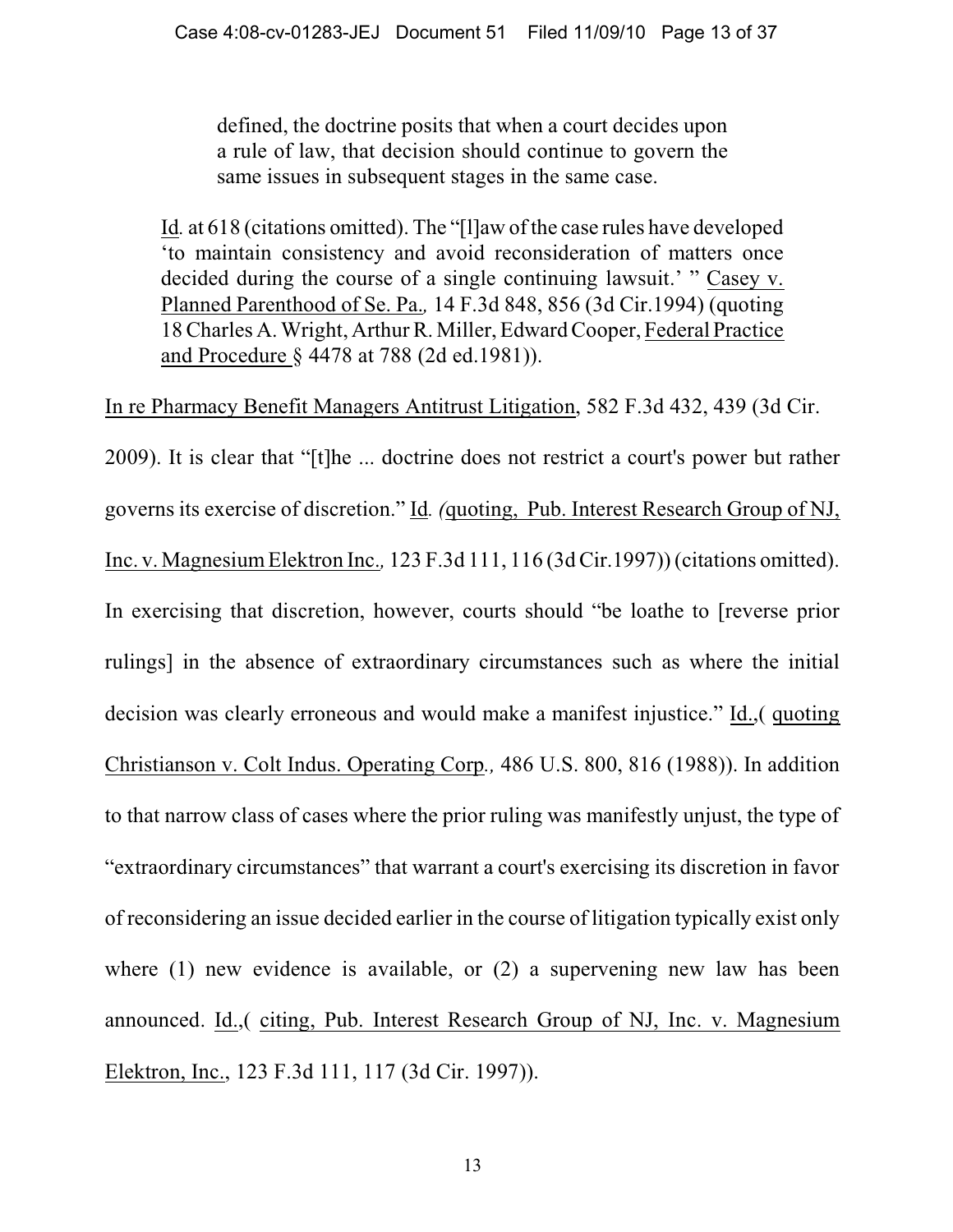In this case the law of the case doctrine compels dismissal of Washington's third amended complaint. While Washington's third amended complaint has fewer pages than his second amended complaint, Compare (Doc. 48, pp.82) with (Doc. 40, pp.135), this result is simply a function of smaller print. Thus, the two complaints are substantively identical and the third amended complaint retains all of the fundamental flaws which were previously cited by the Court as grounds for dismissal of Washington's prior complaints. It is a confused, confusing and prolix document which, like Washington's prior pleadings, attempts to name 159 correctional officials as Defendants. (Doc. 48). Like the prior fatally flawed complaints in this case, this third amended complaint also contains 368 separately numbered paragraphs setting forth various factual averments. (Id.) As was the case with Washington's prior pleadings, many of these averments relate to alleged conduct which falls far beyond the applicable statute of limitations, and Washington continues to name Defendants and recite claims relating to dozens of alleged events which occurred outside this district, and over which venue is entirely lacking. (Id.) Finally, like his prior complaints, Washington's third amended complaint persists in reciting an odd array of assertions and claims, many of which are nothing more than labels and conclusions, and a formulaic recitation of the elements of a cause of actions.

These fundamental flaws previously led the district court on November 8, 2010, to dismiss Washington's prior complaint, which was substantively indistinguishable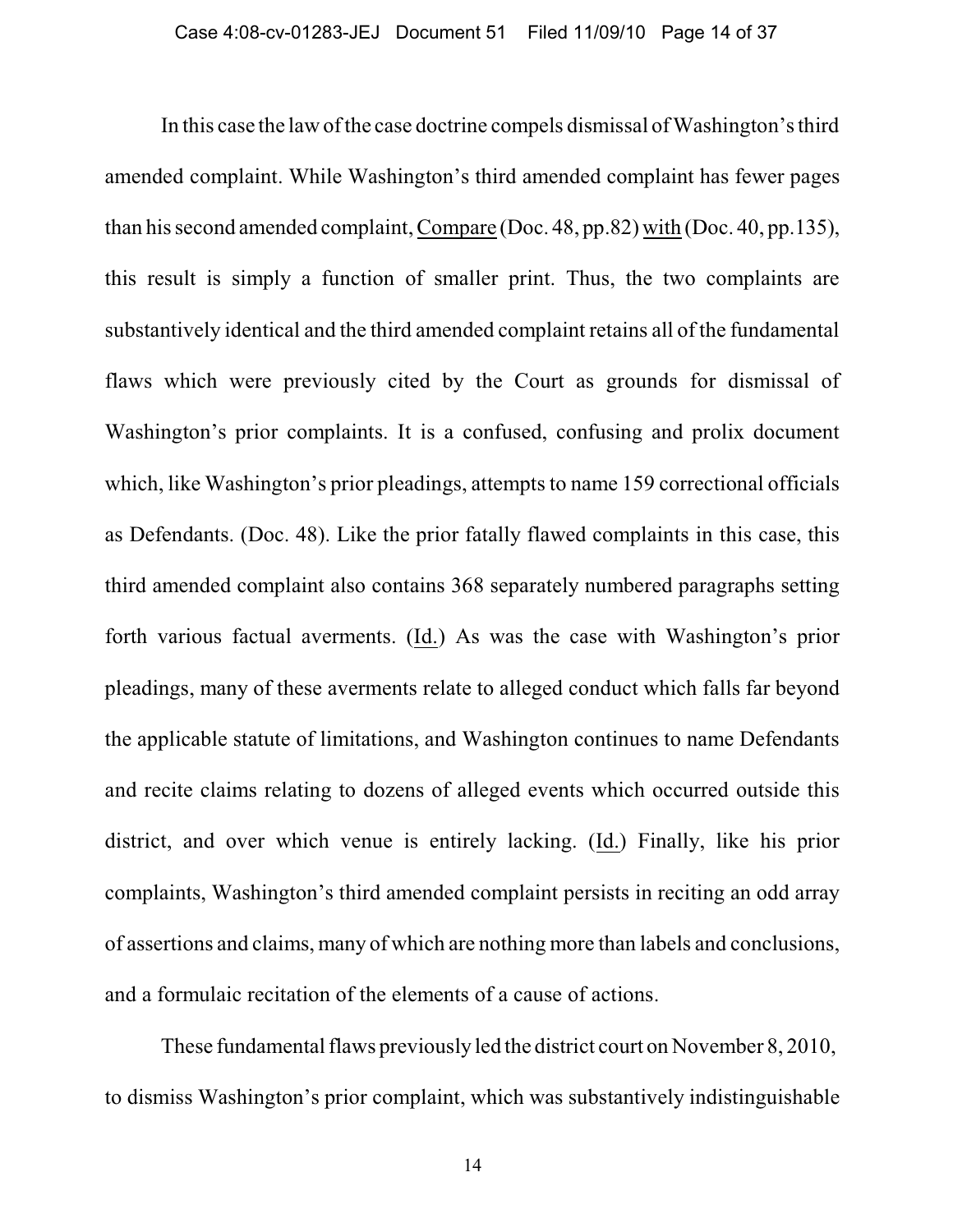from this pleading. That ruling was appropriate, and now constitutes the law of the case in this matter. Since Washington has pointed to no manifest injustice in this prior ruling, and can cite no new evidence or supervening change in the law which would permit the re-filing of these discredited claims, under the law of the case doctrine this latest complaint must also be dismissed.

## **C. Washington's Third Amended Complaint Still Fails to Comply with Rule 8's Requirement that a Complaint Contain a "Short and Plain" Statement of a Cause of Action**

In addition, dismissal of this third amended complaint is warranted because Washington's third amended complaint, like his prior three complaints, still plainly fails to comply with Rule 8's basic injunction that: "A pleading that states a claim for relief must contain . . . a short and plain statement of the claim showing that the pleader is entitled to relief."

It is well-settled that: "[t]he Federal Rules of Civil Procedure require that a complaint contain 'a short and plain statement of the claim showing that the pleader is entitled to relief,' Fed.R.Civ.P. 8(a)(2), and that each averment be 'concise, and direct,' Fed.R.Civ.P. 8(e)(1)." Scibelli v. Lebanon County, 219 F.App'x 221, 222 (3d Cir. 2007). Thus, when a complaint is "illegible or incomprehensible", id., or when a complaint "is not only of an unwieldy length, but it is also largely unintelligible", Stephanatos v. Cohen, 236 F..App'x 785, 787 (3d Cir. 2007), an order dismissing a complaint under Rule 8 is clearly appropriate. See, e.g., Mincy v. Klem, 303 F.App'x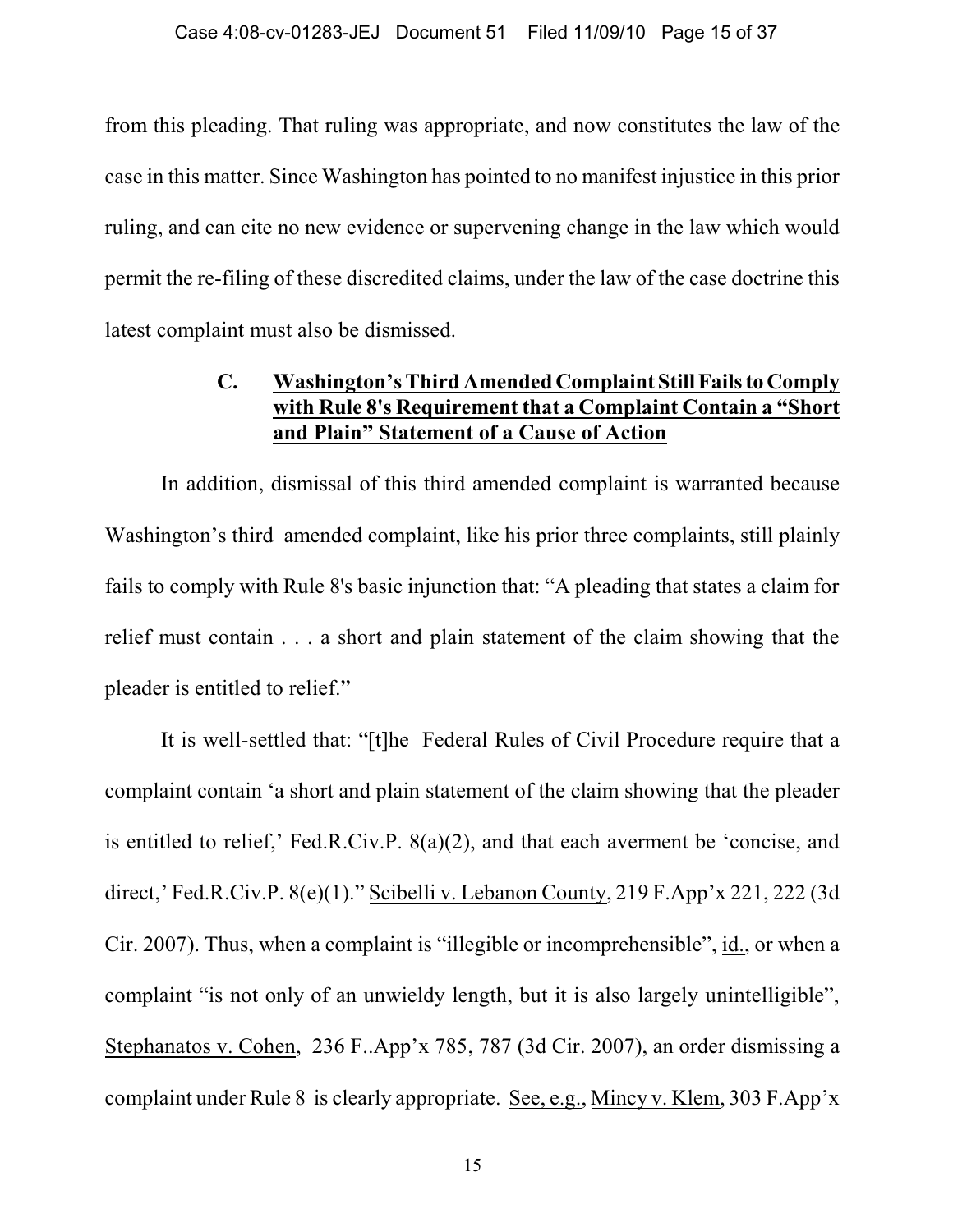106 (3d Cir. 2008); Rhett v. New Jersey State Superior Court, 260 F.App'x 513 (3d Cir. 2008); Stephanatos v. Cohen, supra; Scibelli v. Lebanon County, supra; Bennett-Nelson v. La. Bd. of Regents*,* 431 F.3d 448, 450 n. 1 (5th Cir.2005).

In the first instance Rule 8 dismissals are often entered without prejudice to allowing the litigant the opportunity to amend and cure any defects. However, in a case such as this, where the Plaintiff was given numerous opportunities to amend his complaint after being placed on notice of the requirements of Rule 8, but has failed to file a pleading that contains a short and plain statement of a cause of action a different course of action is appropriate. In such instances, the failure to timely submit a proper complaint that complies with the strictures of Rule 8 warrants the dismissal of the complaint with prejudice. See, e.g., Mincy v. Klem, 303 F.App'x 106 (3d Cir. 2008); Rhett v. New Jersey State Superior Court, 260 F.App'x 513 (3d Cir. 2008); Stephanatos v. Cohen. supra; Scibelli v. Lebanon County, supra;

These principles are applicable here, and compel the dismissal of this third amended complaint with prejudice. Despite repeated advice, warnings and admonitions from the Court, Washington has proven himself incapable of drafting a complaint which complies with Rule 8 and contains a short and plain statement of a cause of action. Indeed, by any standard, Washington's third amended complaint–an 82 page tome, containing 368 factual averments involving acts allegedly spanning many years, occurring at prisons throughout Pennsylvania, and involving 159 named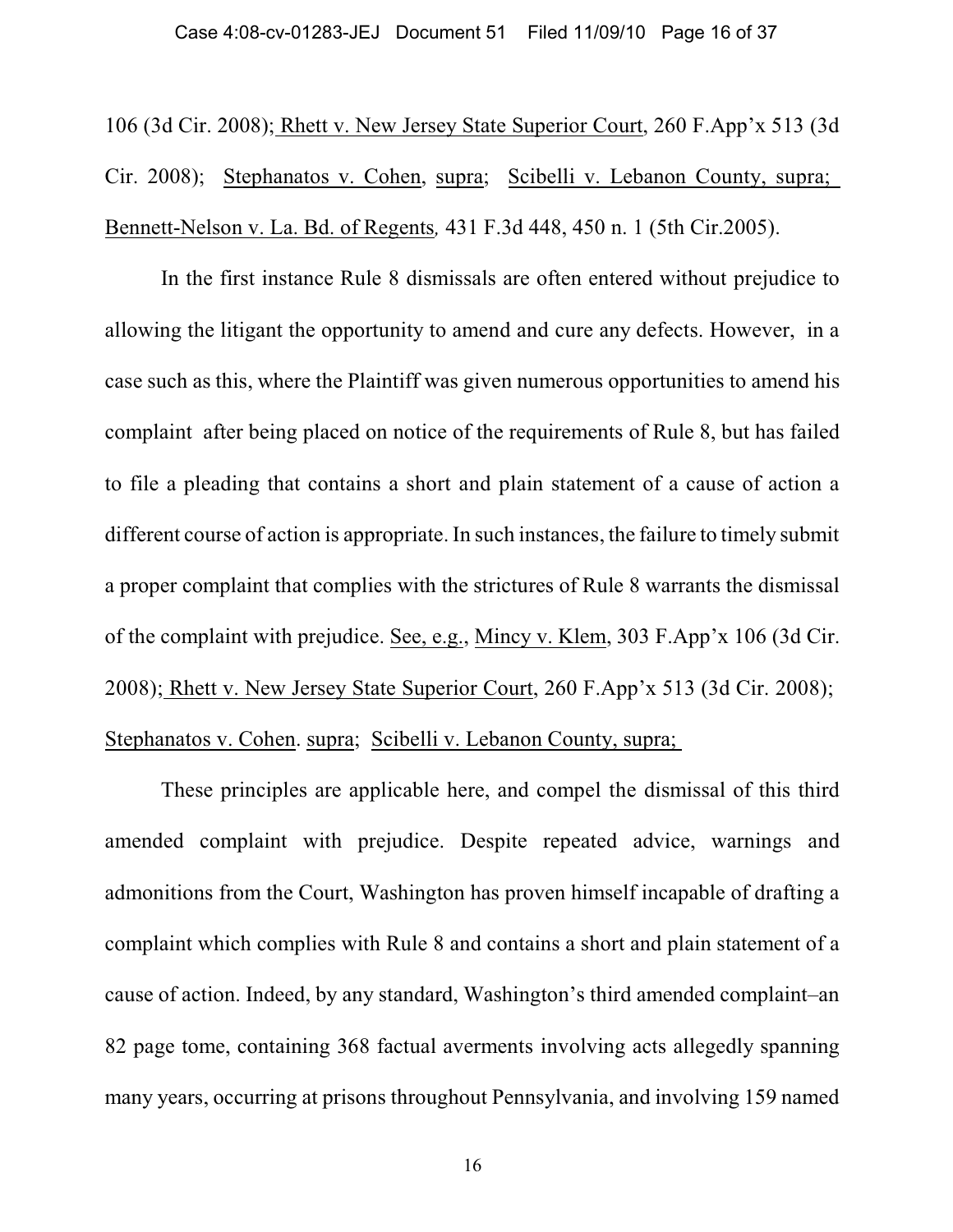Defendants–is not a "short and plain" statement of a cause of action containing averments that are "concise, and direct." Therefore, Rule 8 now compels dismissal of the complaint in its entirety with prejudice. See, e.g., Mincy v. Klem, 303 F.App'x 106 (3d Cir. 2008); Rhett v. New Jersey State Superior Court, 260 F.App'x 513 (3d Cir. 2008); Stephanatos v. Cohen, supra; Scibelli v. Lebanon County, supra.

## **D. Many of Washington's Claims Are Time-Barred**

In addition to examining a complaint to ensure that it is a short and plain statement of a cause of action, when conducting a screening review of a *pro se* complaint under 28 U.S.C. § 1915, a court may consider whether the complaint is barred under the applicable statute of limitations. As the United States Court of Appeals for the Third Circuit recently explained when it affirmed the dismissal of a *pro se* complaint on statute of limitations grounds:

Civil rights claims are subject to the statute of limitations for personal injury actions of the pertinent state. Thus, Pennsylvania's two year statutory period applies to [these] claims. See Lake v. Arnold*,* 232 F.3d 360, 368 (3d Cir.2000). The limitations period begins when the plaintiff knows or had reason to know of the injury forming the basis for the federal civil rights action. Gera v. Commonwealth of Pennsylvania*,* 256 Fed.Appx. 563, 564-65 (3d Cir.2007). Although we have not addressed the issue in a precedential decision, other courts have held that although the statute of limitations is an affirmative defense, district court may *sua sponte* dismiss a complaint under § 1915(e) where the defense is obvious from the complaint and no development of the factual record is required. See Fogle v. Pierson*,* 435 F.3d 1252, 1258 (10th Cir.2006); see also Eriline Co. S.A. v. Johnson*,* 440 F.3d 648, 656-57 (4th Cir.2006) (citation omitted)(finding that a district court's screening authority under § 1915(e) "differentiates in forma pauperis suits from ordinary civil suits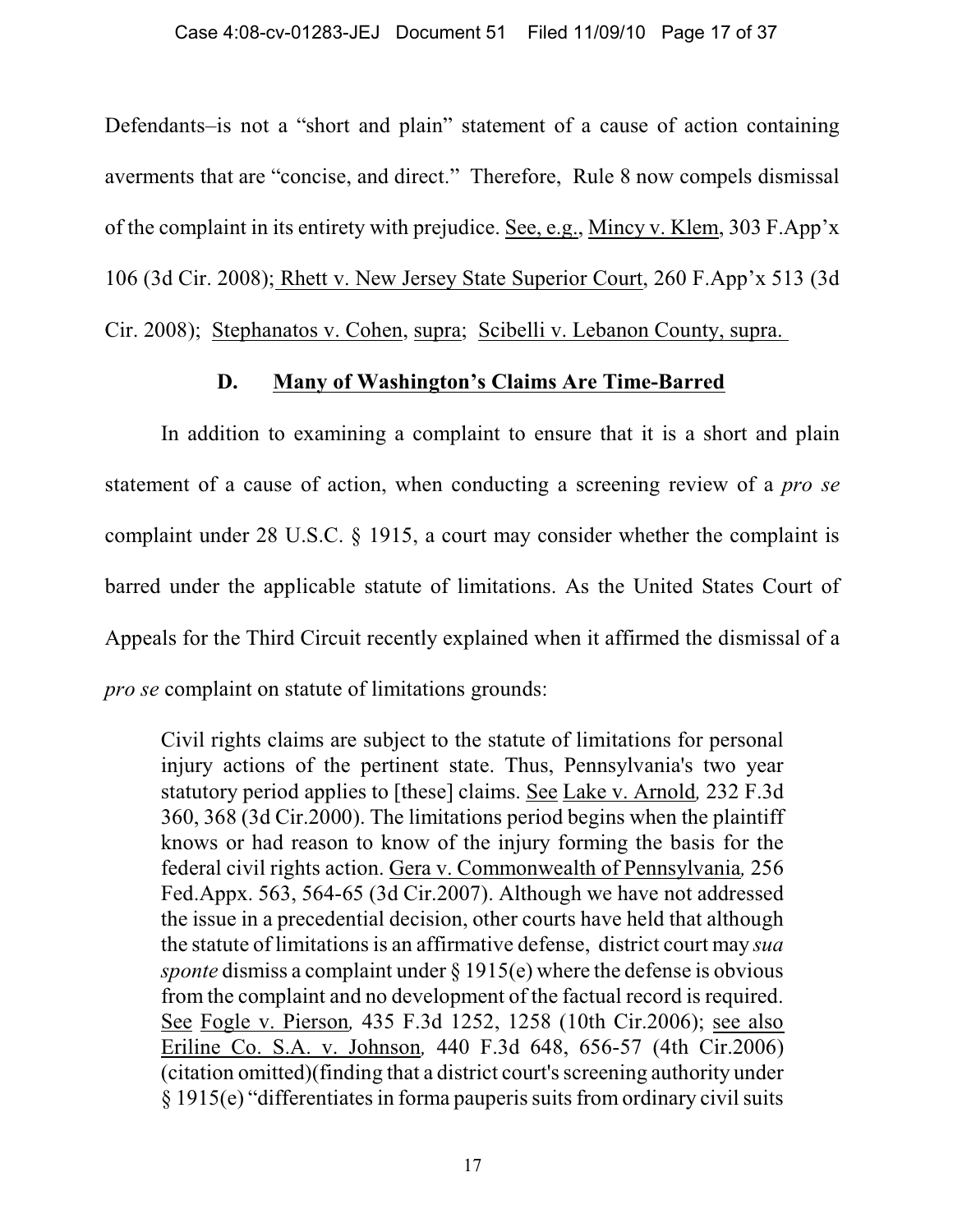and justifies an exception to the general rule that a statute of limitations defense should not be raised and considered sua sponte.")

Smith v. Delaware County Court, 260 F. App'x. 454, 455 (3d Cir. 2008). It is wellsettled that civil rights claims brought under 42 U.S.C. § 1983 which are "subject to Pennsylvania's two-year statute of limitations for personal injury actions. See Kost v. Kozakiewicz*,* 1 F.3d 176, 189-90 (3d Cir.1993) (citing 42 Pa. Cons.Stat. Ann. § 5524); Napier v. Thirty or More Unidentified Fed. Agents, Employees or Officers*,* 855 F.2d 1080, 1087 n. 3 (3d Cir.1988)." Gordon v. Pugh, 235 F. App'x. 51, 53 (3d Cir. 2007); Wilson v. Garcia, 471 U.S. 261, 266-67 (1985). See Kach v. Hose, 589 F.3d. 626, 634 (3d Cir. 2009). A cause of action accrues when the plaintiff knows or has reason to know of the injury that constitutes the basis of the cause of action. Sameric Corp. of Delaware, Inc. v. City of Philadelphia, 142 F.3d 582, 599 (3d Cir. 1998); see also Nelson v. County of Allegheny, 60 F.3d 1010 (3d Cir. 1995).

While this two-year limitations period may be extended based upon a continuing wrong theory, a plaintiff must make an exacting showing to avail himself of this grounds for tolling the statute of limitations. For example, it is well settled that the "continuing conduct of [a] defendant will not stop the ticking of the limitations clock [once] plaintiff obtained requisite information [to state a cause of action]. On discovering an injury and its cause, a claimant must choose to sue or forego that remedy."Barnes v. American Tobacco Co., 161 F.3d 127, 154 (3dCir. 1998)(quoting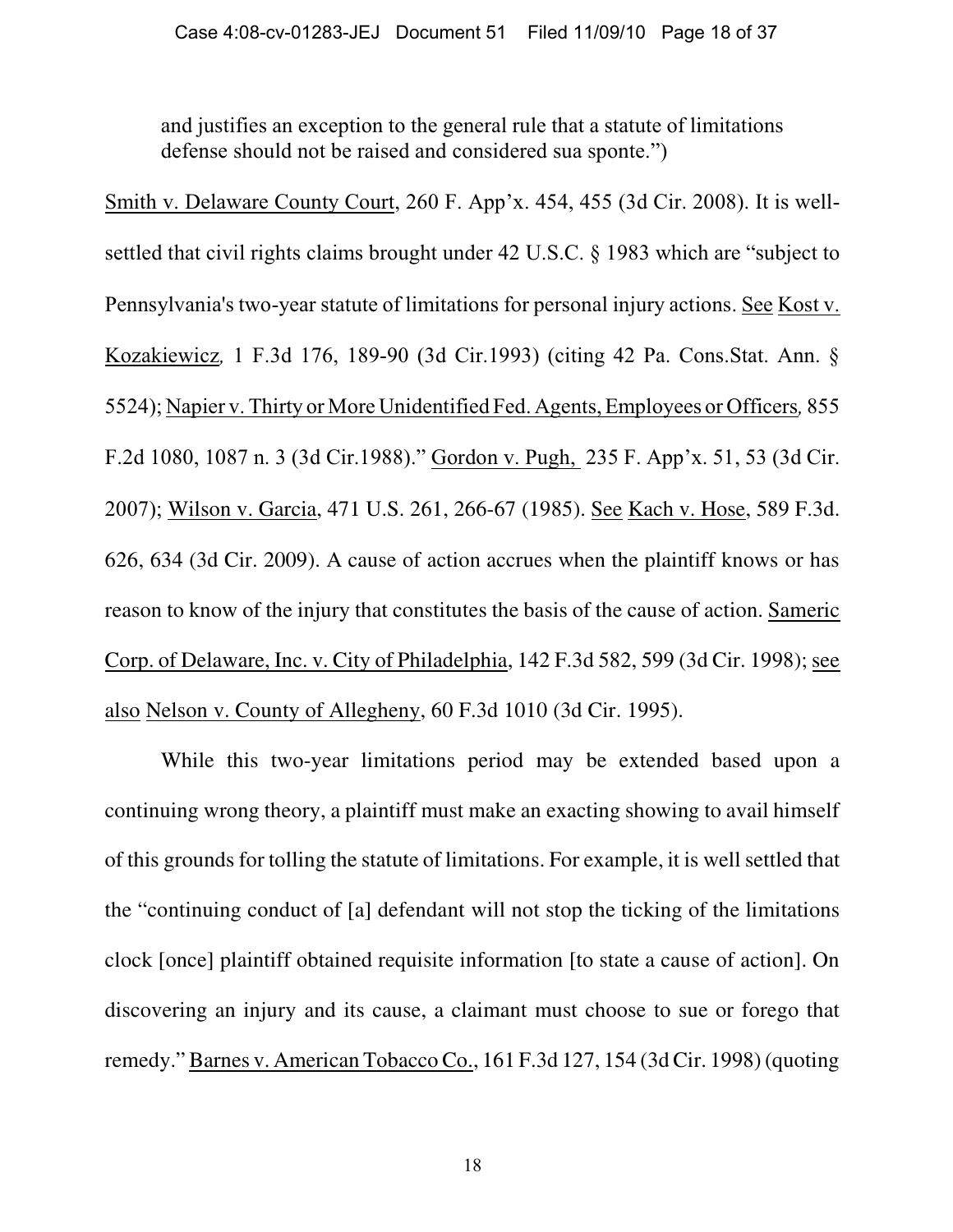Kichline v. Consolidated Rail Corp., 800 F. 2d 356, 360 (3d Cir. 1986)). See also

Lake v. Arnold, 232 F.3d 360, 266-68 (3d Cir. 2000). Instead:

The continuing violations doctrine is an "equitable exception to the timely filing requirement." West v. Philadelphia Elec. Co., 45 F.3d 744, 754 (3d Cir.1995). Thus, "when a defendant's conduct is part of a continuing practice, an action is timely so long as the last act evidencing the continuing practice falls within the limitations period; in such an instance, the court will grant relief for the earlier related acts that would otherwise be time barred." Brenner v. Local 514, United Bhd. of Carpenters and Joiners of Am., 927 F.2d 1283, 1295 (3d Cir.1991).In order to benefit from the doctrine, a plaintiff must establish that the defendant's conduct is "more than the occurrence of isolated or sporadic acts." West, 45 F.3d at 755 (quotation omitted). Regarding this inquiry, we have recognized that courts should consider at least three factors: (1) subject matter-whether the violations constitute the same type of discrimination, tending to connect them in a continuing violation; (2) frequency-whether the acts are recurring or more in the nature of isolated incidents; and (3) degree of permanence-whether the act had a degree of permanence which should trigger the plaintiff's awareness of and duty to assert his/her rights and whether the consequences of the act would continue even in the absence of a continuing intent to discriminate. See id. at 755 n. 9 (citing Berry v. Board of Supervisors of Louisiana State Univ., 715 F.2d 971, 981 (5th Cir.1983)). The consideration of "degree of permanence" is the most important of the factors. See Berry, 715 F.2d at 981.

Cowell v. Palmer Township. 263 F.3d 286, 292 (3d Cir. 2001)

In this case, because the Plaintiff knew of his claimed injuries at the time they were first allegedly inflicted–beginning a decade or more ago–the continuing wrong theory and discovery doctrines, which extend the limitations period in some cases, do not apply. See Barnes v. American Tobacco Co., 161 F.3d 127, 154 (3d Cir. 1998) ("We understand Fowkes[v. Pennsylvania R.R. Co., 264 F.2d 397 (3d Cir. 1959)] to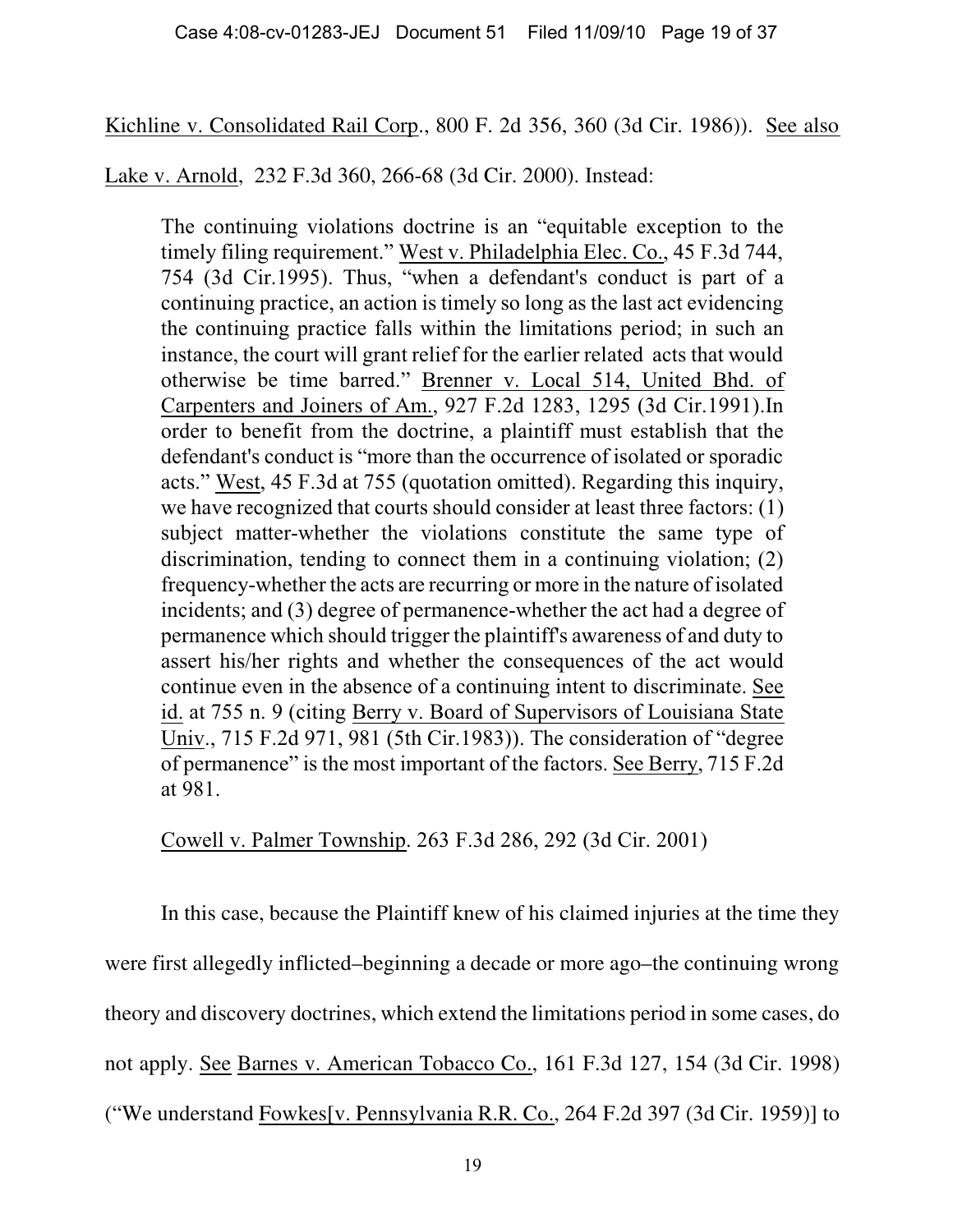mean that continuing conduct of defendant will not stop the ticking of the limitations clock begun when plaintiff obtained requisite information. On discovering an injury and its cause, a claimant must choose to sue or forego that remedy.") (quoting Kichline v. Consolidated Rail Corp., 800 F. 2d 356, 360 (3d Cir. 1986)). See also Lake v. Arnold, 232 F.3d 360, 266-68 (3d Cir. 2000).

Washington's initial complaint was filed on July 7, 2008. A straightforward application of the two-year statute of limitations to this complaint then compels dismissal of all allegations this action which pre-date July 7, 2006, as untimely. This fundamental defect affects more than 100 paragraphs of the third amended complaint, (Doc. 47, ¶¶1-100, 154, 286, 288, 302, 306 and 307) and calls for the dismissal of all of these claims, causes of action, and defendants, with prejudice.

## **E. Venue Does Not Lie in this District Over Many of the Acts and Defendants Named in the Second Amended Complaint**

Washington's third complaint is further flawed in one other, basic respect. Fifty-one of the Defendants named in the complaint, and literally dozens of the causes of action set forth in this pleading, involve alleged misconduct at SCI Greene and SCI Fayette, institutions which fall outside the Middle District of Pennsylvania. (Doc. 47, ¶¶96-125 and 131-151.) These acts are disparate in time and place, span many years, involve alleged Defendants who seem otherwise unrelated to one another, and are not linked together by the Plaintiff in any coherent and comprehensible fashion.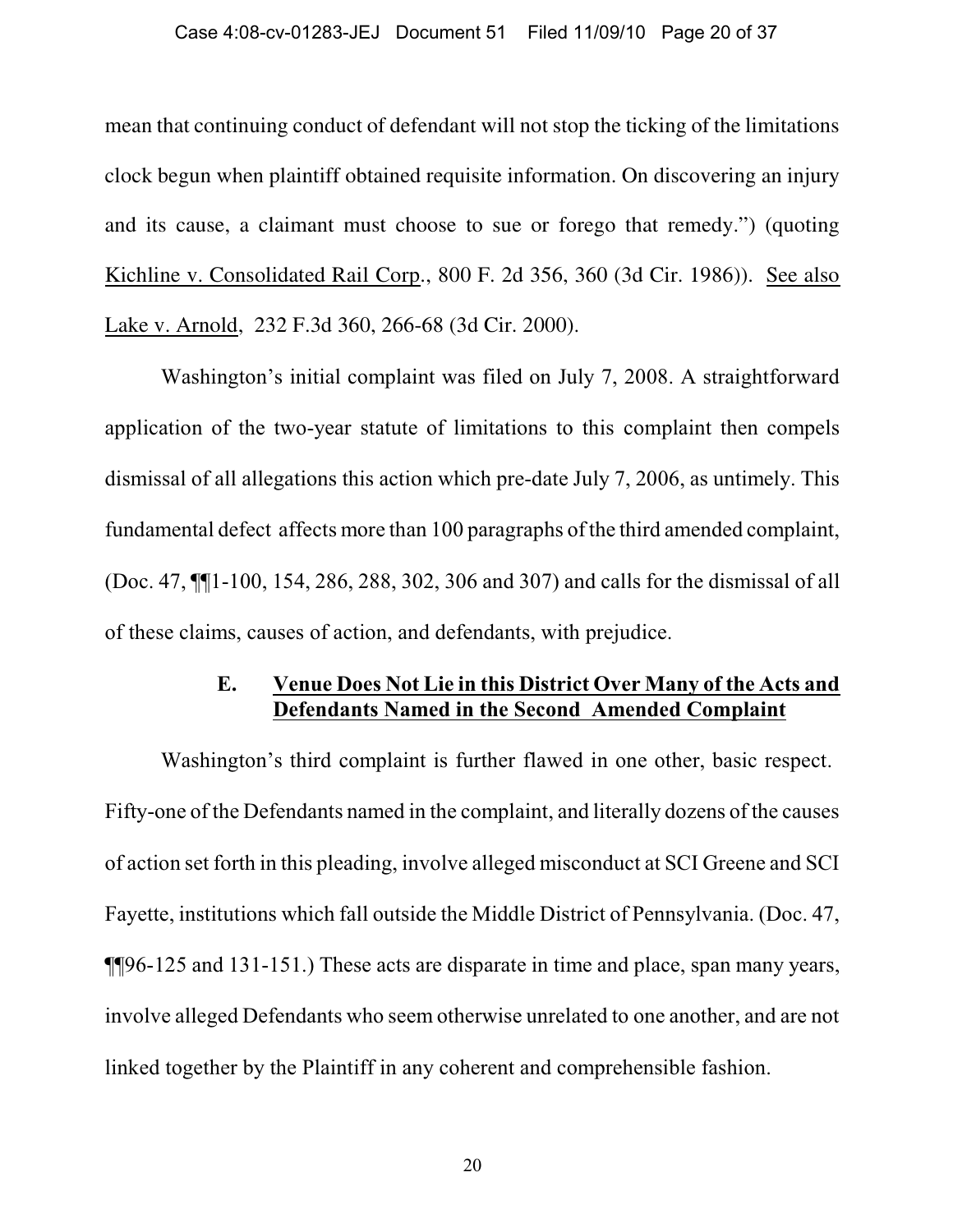Given the widely differing factual background of these far-flung allegations, we conclude that these claims leveled against Defendants at SCI Green, and SCI Fayette are not properly joined with each other, or with the allegations arising against Defendants at SCI Huntingdon, SCI Dallas or other institutions. See Mincy v. Klem, 303 F.App'x 106 (3d Cir. 2008)(joinder of 77 prison official defendants in 215 page, 687 paragraph *pro se* prisoner complaint improper under Rule 20 of the Federal Rules of Civil Procedure). Since these 159 Defendants, employed at various prisons throughout Pennsylvania, do not appear to be properly joined with each other in this lawsuit, venue over the Defendants employed at SCI Greene and SCI Fayette may not lie in this district.

This case is a federal civil rights action. In such cases, where alleged violations of the United States Constitution at SCI Greene and SCI Fayette form the basis for the court's jurisdiction, 28 U.S.C. § 1391(b) defines the proper venue as to these specific allegations and provides that any action challenging actions at these two prisons should:

be brought only in (1) a judicial district where any defendant resides, if all defendants reside in the same State, (2) a judicial district in which a substantial part of the events or omissions giving rise to the claim occurred, or a substantial part of property that is the subject of the action is situated, or (3) a judicial district in which any defendant may be found, if there is no district in which the action may otherwise be brought.

28 U.S.C. § 1391(b).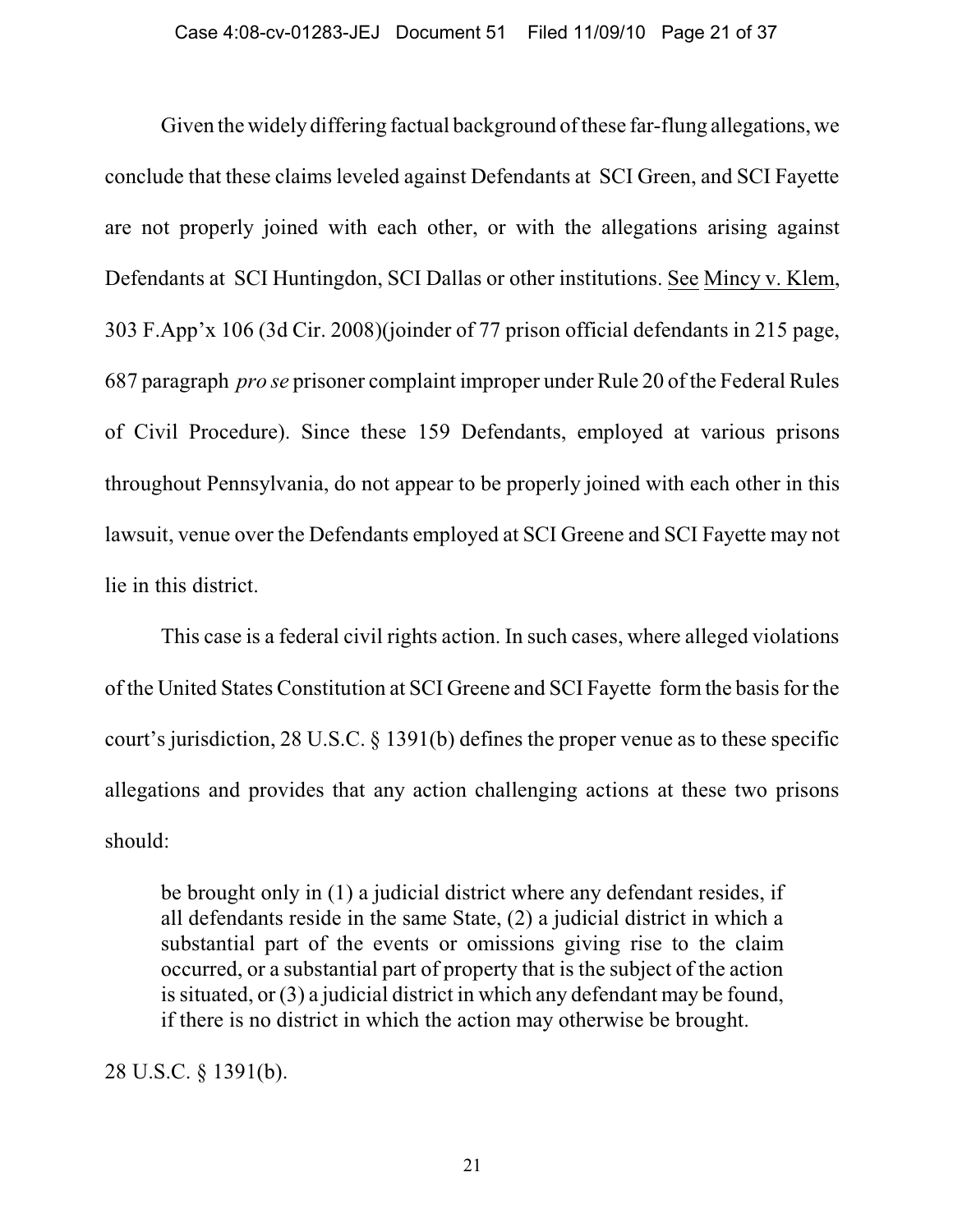In this case, "a substantial part of the events or omissions giving rise to the claim occurred" at SCI Greene and SCI Fayette, in the Western District of Pennsylvania. Moreover, with respect to these claims arising out of events at SCI Greene and SCI Fayette it appears that the 51 Defendants named in these allegations either reside in, or may be found in the venue of the United States District Court for the Western District of Pennsylvania. See 28 U.S.C. § 118(c). Therefore, it is evident from the Plaintiff's latest amended complaint that these matters at SCI Greene and SCI Fayette are not properly joined with the other allegations in the third amended complaint, and venue over these matters lies in the United States District Court for the Western District of Pennsylvania.

When it appears that a case has been brought in the wrong venue, there are two potential remedies available to the Court. Under 28 U.S.C. § 1406:

The district court of a district in which is filed a case laying venue in the wrong . . . district shall dismiss, or if it be in the interest of justice, transfer such case to any district . . . in which it could have been brought.

28 U.S.C.. § 1406(a).

This Court is permitted *sua sponte* to raise the issue of an apparent lack of venue, provided the Court gives the Plaintiff notice of its concerns and an opportunity to be heard on the issue. See e.g., Stjernholm v. Peterson, 83 F.3d 347, 349 (10th Cir. 1996)(" [A] district court may raise on its own motion an issue of defective venue or lack of personal jurisdiction; but the court may not dismiss without first giving the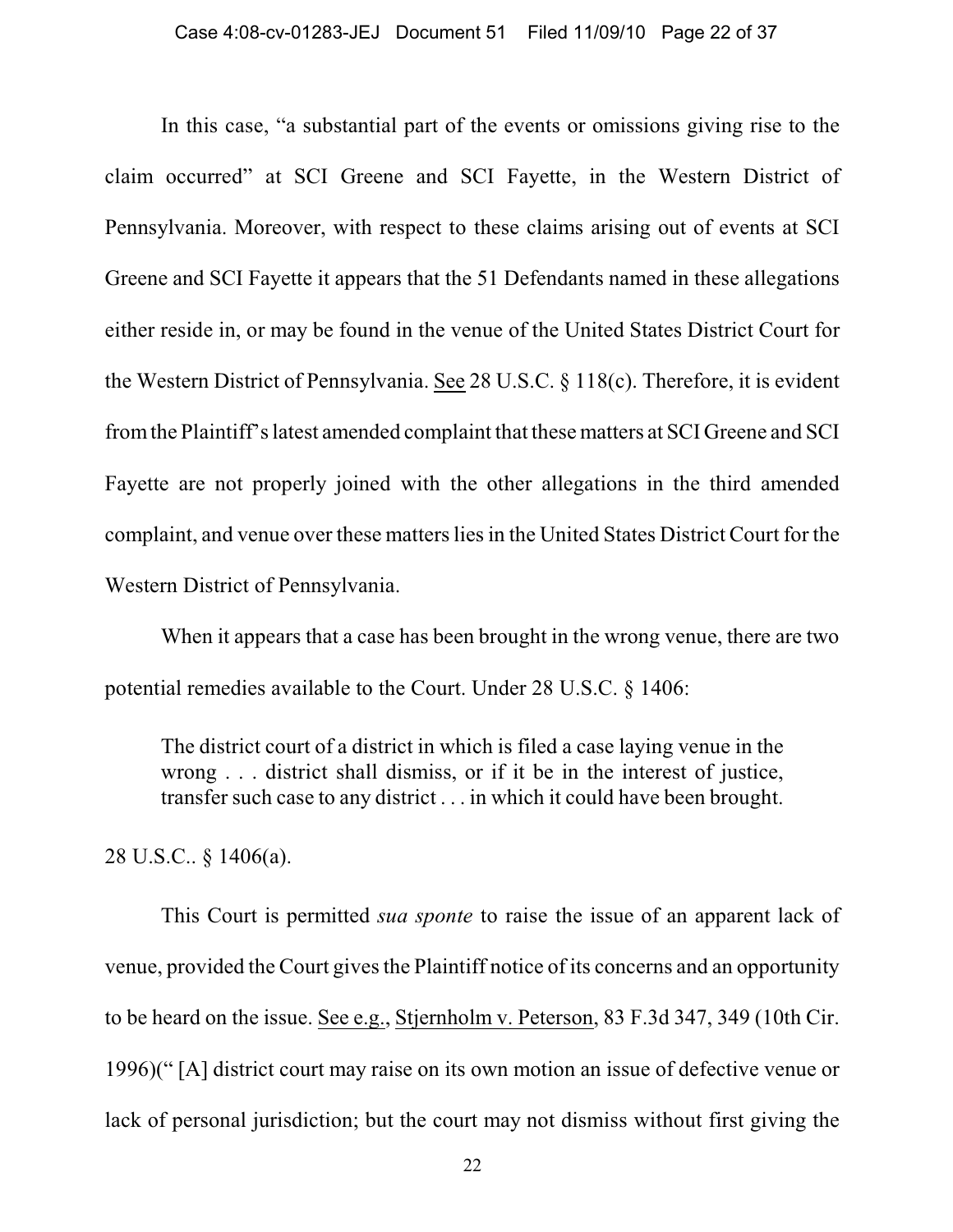parties an opportunity to present their views on the issue.") In our prior rulings we have placed Washington on notice regarding these venue issues. Given this prior notice, Washington's failure to comply with that prior notice, and the other manifest flaws in these claims, it is recommended that these allegations arising at SCI Greene and SCI Fayette Washington ,which are not properly joined in this lawsuit, be dismissed pursuant to 28 U.S.C. § 1406(a).

Furthermore, entirely aside from these procedural flaws, many of Washington's claims fail on their merits because Washington has not stated a claim upon which relief can be granted. These flawed substantive claims are discussed separately below.

## **F. Washington's Eighth Amendment and Retaliation Claims Are Also Subject to Dismissal**

### **1. Washington's Eighth Amendment Claims Fail**

In our view, Washington's Eighth Amendment and retaliation claims are flawed and are subject to dismissal on their merits. For example, Washington faces an exacting burden in advancing Eighth Amendment claims against prison officials in their individual capacities. To sustain such a claim, the Plaintiff must plead facts which:

[M]eet two requirements: (1) "the deprivation alleged must be, objectively, sufficiently serious;" and (2) the "prison official must have a sufficiently culpable state of mind." Farmer v. Brennan, 511 U.S. 825, 834, 114 S.Ct. 1970, 128 L.Ed.2d 811 (1994) (quotation marks and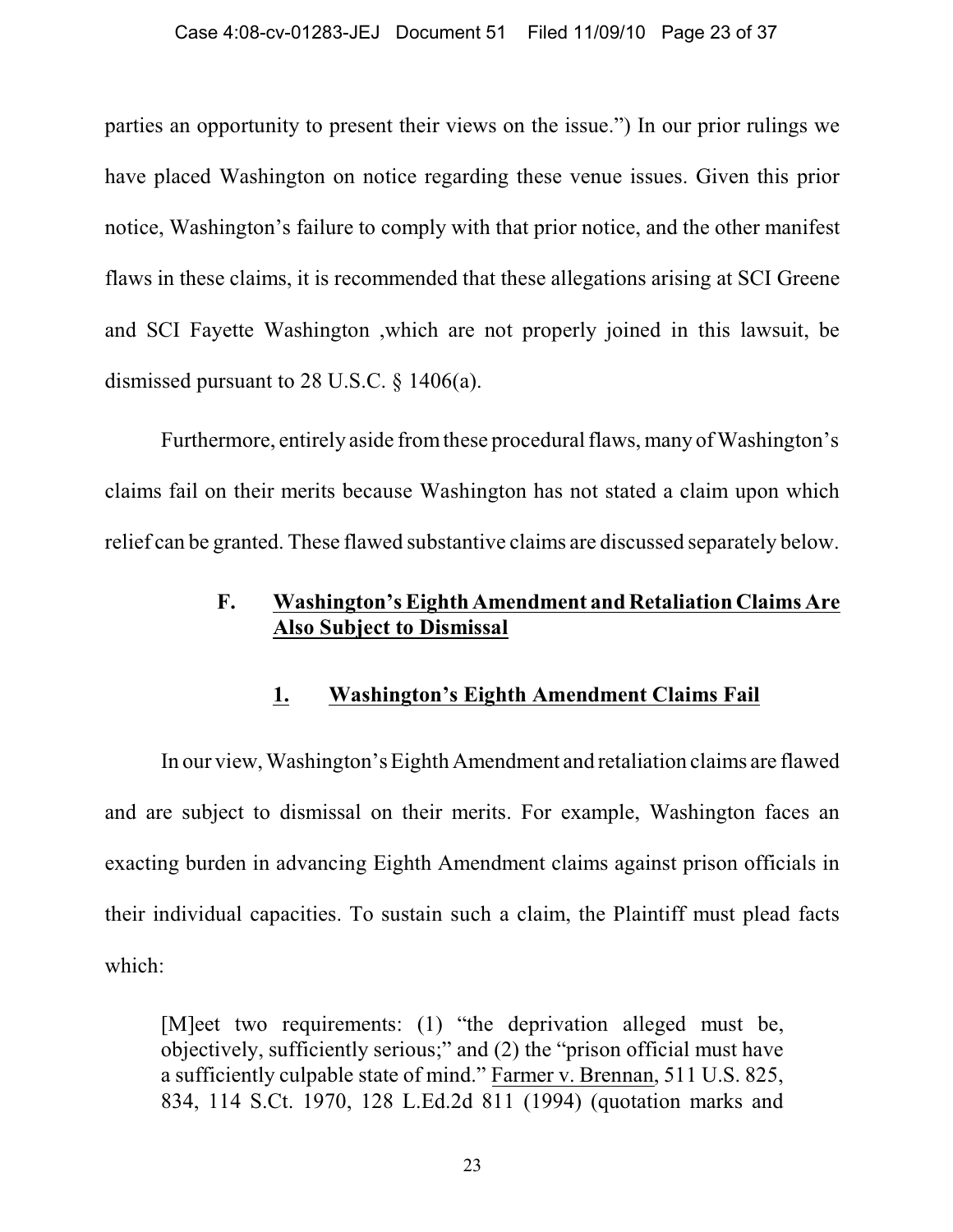citations omitted). In prison conditions cases, "that state of mind is one of 'deliberate indifference' to inmate health or safety." Id*.* "Deliberate indifference" is a subjective standard under Farmer-the prison officialdefendant must actually have known or been aware of the excessive risk to inmate safety.

Beers-Capitol v. Whetzel 256 F.3d 120, 125 (3d Cir. 2001).

By including a subjective intent component in this Eighth Amendment benchmark, the courts have held that a mere generalized knowledge that prisons are dangerous places does not give rise to an Eighth Amendment claim. See Jones v. Beard, 145 F. App'x 743 (3d Cir. 2005)(finding no Eighth Amendment violation where inmate-plaintiff complained about cellmate who had a history of psychological problems, but where plaintiff failed to articulate a specific threat of harm during the weeks prior to an attack.).

More fundamentally, such a claim of a constitutional deprivation cannot be premised merely on the fact that the named defendant was a prison official when the incidents set forth in the complaint occurred. Quite the contrary, to state a claim under §1983, the plaintiff must show that the defendant, acting under color of state law, deprived the plaintiff of a right secured by the Constitution or laws of the United States. 42 U.S.C. §1983; Morse v. Lower Merion School Dist., 132 F.3d 902 (3d Cir. 1997); see also Maine v.Thiboutot, 448 U.S. 1 (1980). Liability under § 1983 is personal in nature and can only follow personal involvement in the alleged wrongful conduct shown through specific allegations of personal direction or of actual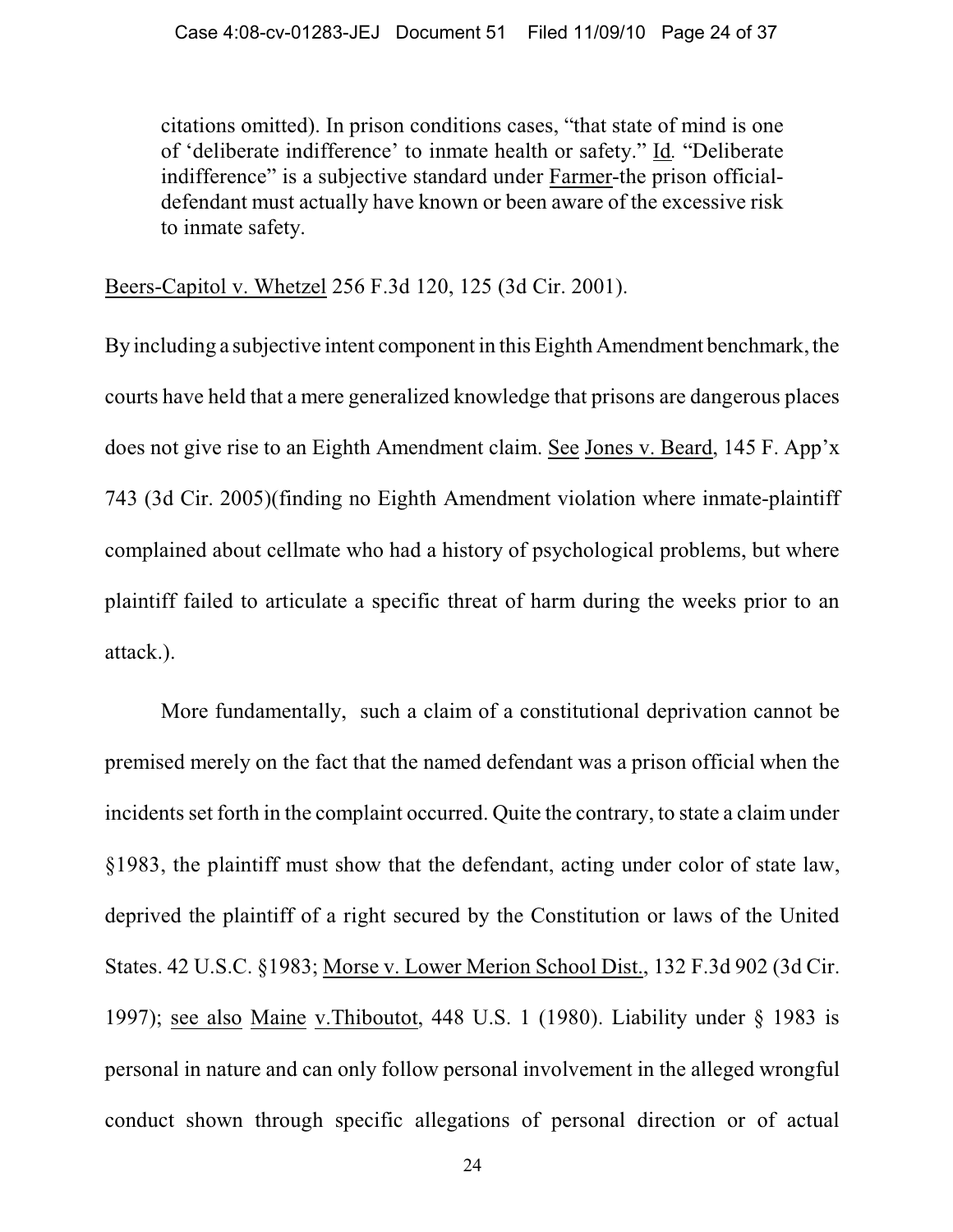knowledge and acquiescence in the challenged practice. Robinson v. City of Pittsburgh, 120 F.3d 1286 (3d Cir. 1997).

In particular, it is well-established that:

"A[n individual government] defendant in a civil rights action must have personal involvement in the alleged wrongdoing; liability cannot be predicated solely on the operation of respondeat superior. Personal involvement can be shown through allegations of personal direction or of actual knowledge and acquiescence." Rode v. Dellarciprete*,* 845 F.2d 1195, 1207 (3d Cir.1988).

Evancho v. Fisher, 423 F.3d 347, 353 (3d Cir. 2005).

Furthermore, with respect to Eighth Amendment claims premised on inadequate medical treatment of Washington, in the medical context a constitutional violation under the Eighth Amendment occurs only when state officials are deliberately indifferent to an inmate's serious medical needs. Estelle v. Gamble, 429 U.S. 97, 105 (1976). To establish a violation of his constitutional right to adequate medical care in accordance with this standard, a plaintiff is required to point to evidence that demonstrates (1) a serious medical need, and (2) acts or omissions by prison officials that indicate deliberate indifference to that need. Rouse v. Plantier, 182 F.3d 192, 197 (3d Cir. 1999).

Deliberate indifference to a serious medical need involves the "unnecessary and wanton infliction of pain." Estelle, 429 U.S. at 104. Such indifference may be evidenced by an intentional refusal to provide care, delayed provision of medical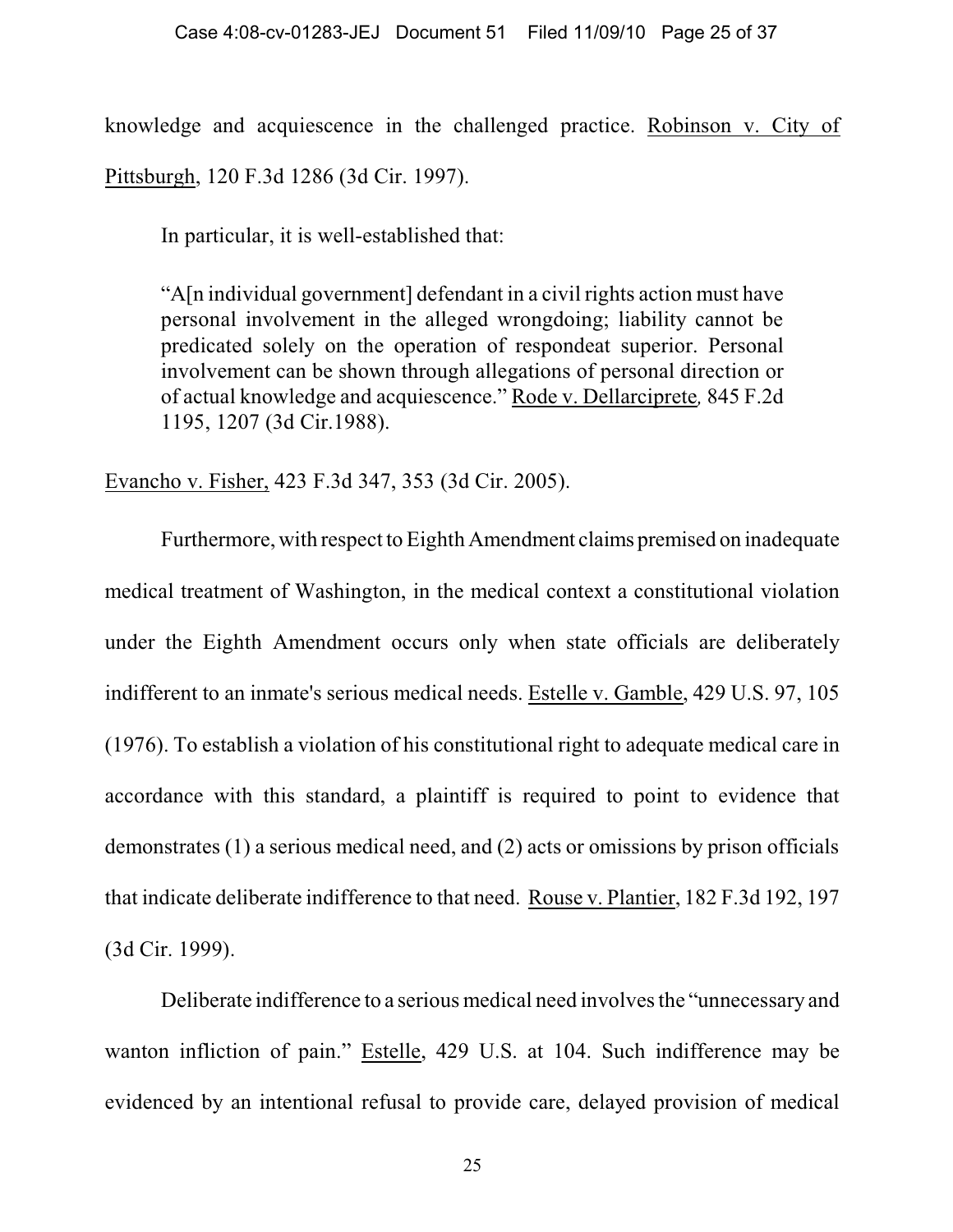treatment for non-medical reasons, denial of prescribed medical treatment, denial of reasonable requests for treatment that results in suffering or risk of injury, Durmer v. O'Carroll, 991 F.2d 64, 68 (3d Cir. 1993), or "persistent conduct in the face of resultant pain and risk of permanent injury," White v. Napoleon, 897 F.2d 103, 109 (3d Cir. 1990).

However, it is also clear that the mere misdiagnosis of a condition or medical need, or negligent treatment provided for a condition, is not actionable as an Eighth Amendment claim because medical malpractice is not a constitutional violation. Estelle, 429 U.S. at 106. "Indeed, prison authorities are accorded considerable latitude in the diagnosis and treatment of prisoners." Durmer, 991 F.2d at 67 (citations omitted). Furthermore, in a prison medical context, deliberate indifference is generally not found when some significant level of medical care has been offered to the inmate. Clark v. Doe, 2000 U.S. Dist. LEXIS 14999, 2000 WL 1522855, at \*2 (E.D.Pa. Oct. 13, 2000)("courts have consistently rejected Eighth Amendment claims where an inmate has received some level of medical care"). Thus, such complaints fail as constitutional claims under § 1983 since "the exercise by a doctor of his professional judgment is never deliberate indifference. See e.g. Brown v. Borough of Chambersburg*,* 903 F.2d 274, 278 (3d Cir.1990) ('[A]s long as a physician exercises professional judgment his behavior will not violate a prisoner's constitutional rights.')". Gindraw v. Dendler, 967 F.Supp. 833, 836 (E.D. Pa. 1997). Applying this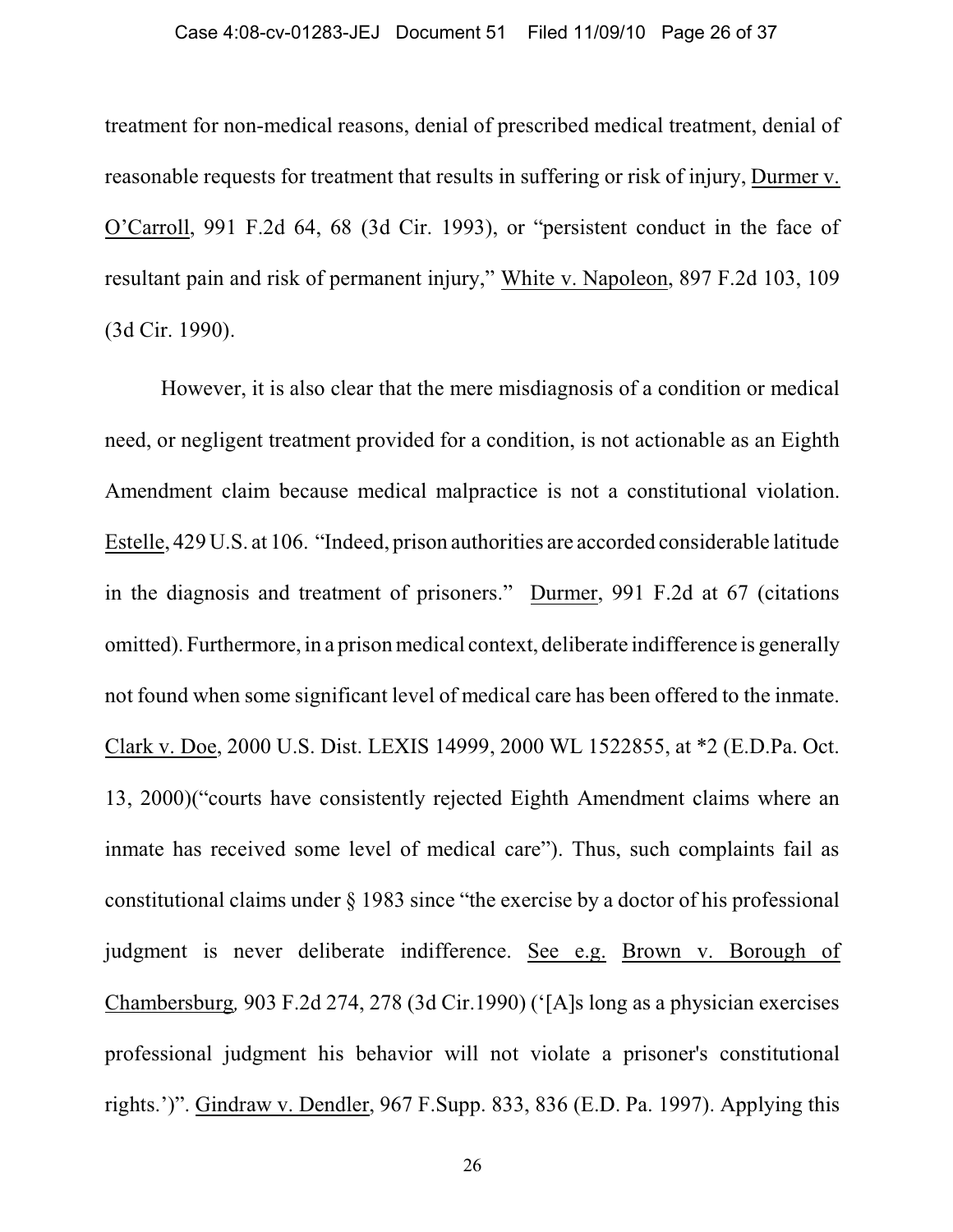exacting standard, courts have frequently rejected Eighth Amendment claims that are based upon the level of professional care that an inmate received; see, e.g., Ham v. Greer, 269 F. App'x 149 (3d Cir. 2008); James v. Dep't of Corrections, 230 F. App'x 195 (3d. Cir. 2007); Gillespie v. Hogan, 182 F. App'x 103 (3d Cir. 2006); Bronson v. White, No. 05-2150, 2007 WL 3033865 (M.D. Pa. Oct. 15, 2007); Gindraw v. Dendler, 967 F.Supp. 833 (E.D. Pa. 1997), particularly where it can be shown that significant medical services were provided to the inmate but the prisoner is dissatisfied with the outcome of these services. Instead, courts have defined the precise burden which an inmate must sustain in order to advance an Eighth Amendment claim against a healthcare professional premised on allegedly inadequate care, stating that:

The district court [may] properly dis[miss an] Eighth Amendment claim, as it concerned [a care giver], because [the] allegations merely amounted to a disagreement over the proper course of his treatment and thus failed to allege a reckless disregard with respect to his . . . care. The standard for cruel and unusual punishment under the Eighth Amendment, established by the Supreme Court in Estelle v. Gamble*,* 429 U.S. 97, 104 (1976), and its progeny, has two prongs: 1) deliberate indifference by prison officials and 2) serious medical needs. "It is well-settled that claims of negligence or medical malpractice, without some more culpable state of mind, do not constitute 'deliberate indifference.' " "Nor does mere disagreement as to the proper medical treatment support a claim of an eighth amendment violation." . . . . [The inmate] alleged no undue delay in receiving treatment and, as the district court noted, the evidence he presented established that he received timely care . . . . Although [an inmate plaintiff] may have preferred a different course of treatment, [t]his preference alone cannot establish deliberate indifference as such secondguessing is not the province of the courts.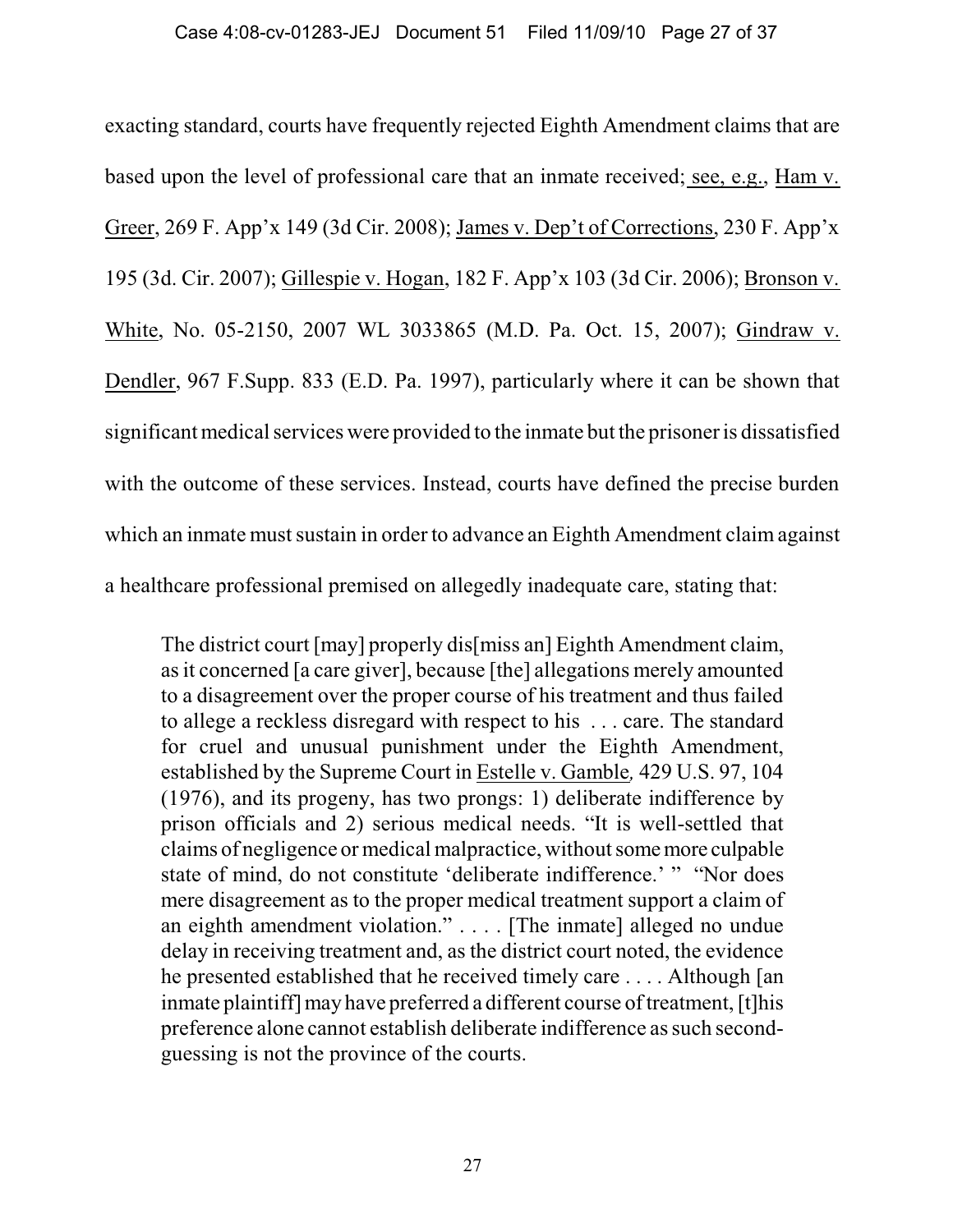James, 230 F.App'x. at 197-198(citations omitted).

In short, in the context of the Eighth Amendment, any attempt to second-guess the propriety or adequacy of a particular course of treatment is disavowed by courts since such determinations remain a question of sound professional judgment. Inmates of Allegheny County Jail v. Pierce, 612 F.2d 754, 762 (3d Cir. 1979).

There is a necessary corollary to this principle, limiting the reach of the Eighth Amendment in a prison medical setting. It is also well-established that non-medical correctional staff may not be "considered deliberately indifferent simply because they failed to respond directly to the medical complaints of a prisoner who was already being treated by the prison doctor." Durmer v. O'Carroll, 991 F.2d 64, 69 (3d. Cir. 1993). The rationale for this rule has been aptly explained by the United States Court of Appeals for the Third Circuit in the following terms:

If a prisoner is under the care of medical experts . . . , a non-medical prison official will generally be justified in believing that the prisoner is in capable hands. This follows naturally from the division of labor within a prison. Inmate health and safety is promoted by dividing responsibility for various aspects of inmate life among guards, administrators, physicians, and so on. Holding a non-medical prison official liable in a case where a prisoner was under a physician's care would strain this division of labor. Moreover, under such a regime, non-medical officials could even have a perverse incentive *not* to delegate treatment responsibility to the very physicians most likely to be able to help prisoners, for fear of vicarious liability. Accordingly, we conclude that, absent a reason to believe (or actual knowledge) that prison doctors or their assistants are mistreating (or not treating) a prisoner, a non-medical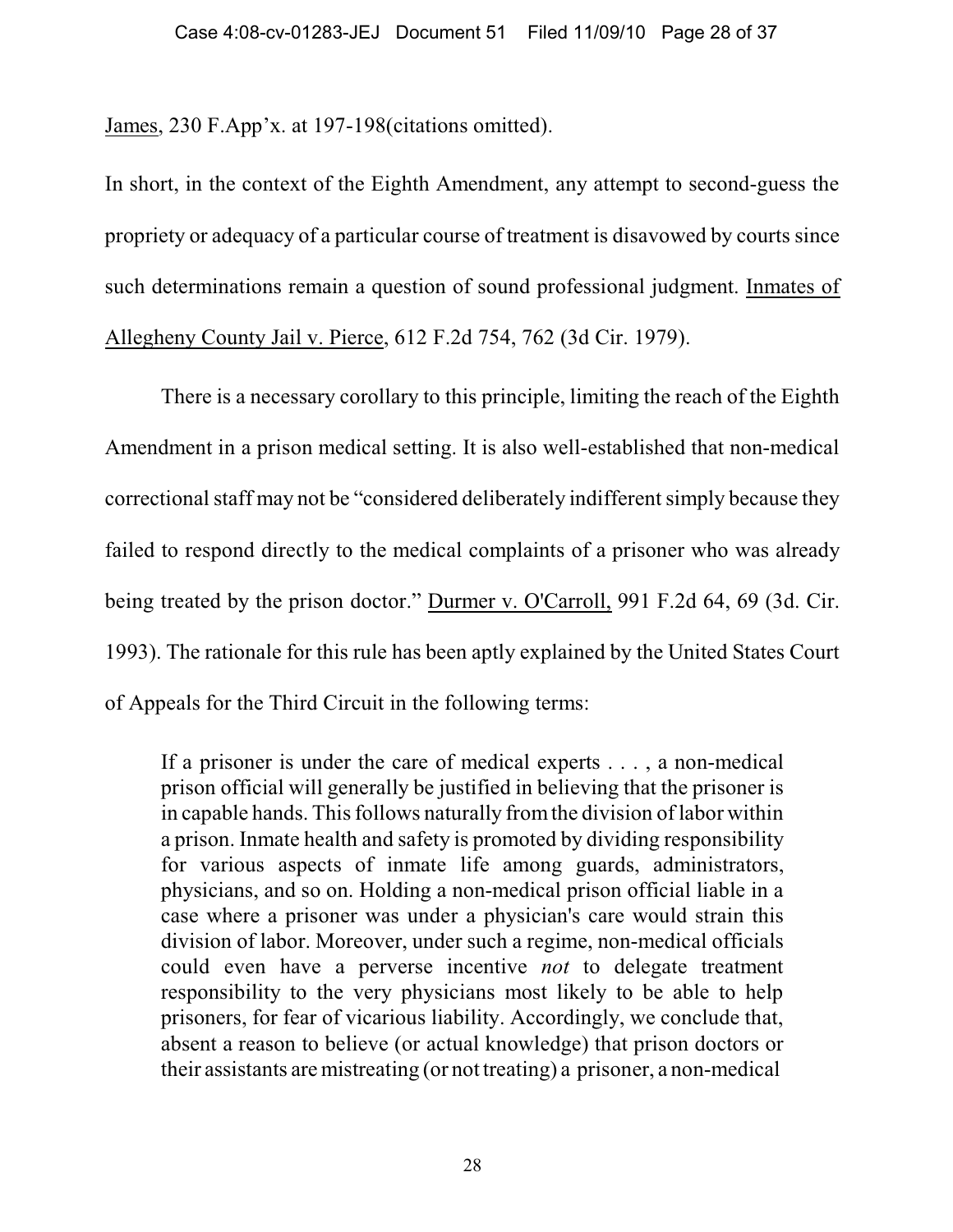prison official . . . will not be chargeable with the Eighth Amendment scienter requirement of deliberate indifference

Spruill v. Gillis, 372 F.3d 218, 236 (3d. Cir. 2004).

Applying this standard, courts have repeatedly held that, absent some reason to believe that prison medical staff are mistreating prisoners, non-medical corrections staff who refer inmate medical complaints to physicians may not be held personally liable for medically-based Eighth Amendment claims. See, e.g., Johnson v. Doughty, 433 F.3d 1001 (7th Cir. 2006); Spruill v. Gillis, supra; Durmer v. O'Connor, supra; Garvey v. Martinez, No. 08-2217, 2010 WL 569852 (M.D. Pa. Feb. 11, 2010); Hodge v. United States. No. 06-1622, 2007 WL 2571938 (M.D. Pa. Aug. 31, 2007). This rule applies specifically to those prison staff whose involvement in a medical matter consists solely of examining, reviewing and addressing an inmate grievance concerning medical issues. Where non-medical corrections staff simply review a grievance, and refer an inmate to medical personnel, it is clear that "merely responding to or reviewing an inmate grievance does not rise to the level of personal involvement necessary to allege an Eighth Amendment deliberate indifference claim." Garvey v. Martinez, 2010 WL 569852, 7 (M.D.Pa. Feb. 11, 2010)(citations omitted); see Johnson v. Doughty, 433 F.3d 1001 (7th Cir. 2006).

In this case, without the inclusion of some further well-pleaded factual allegations, the assertions made by Washington appear to be little more than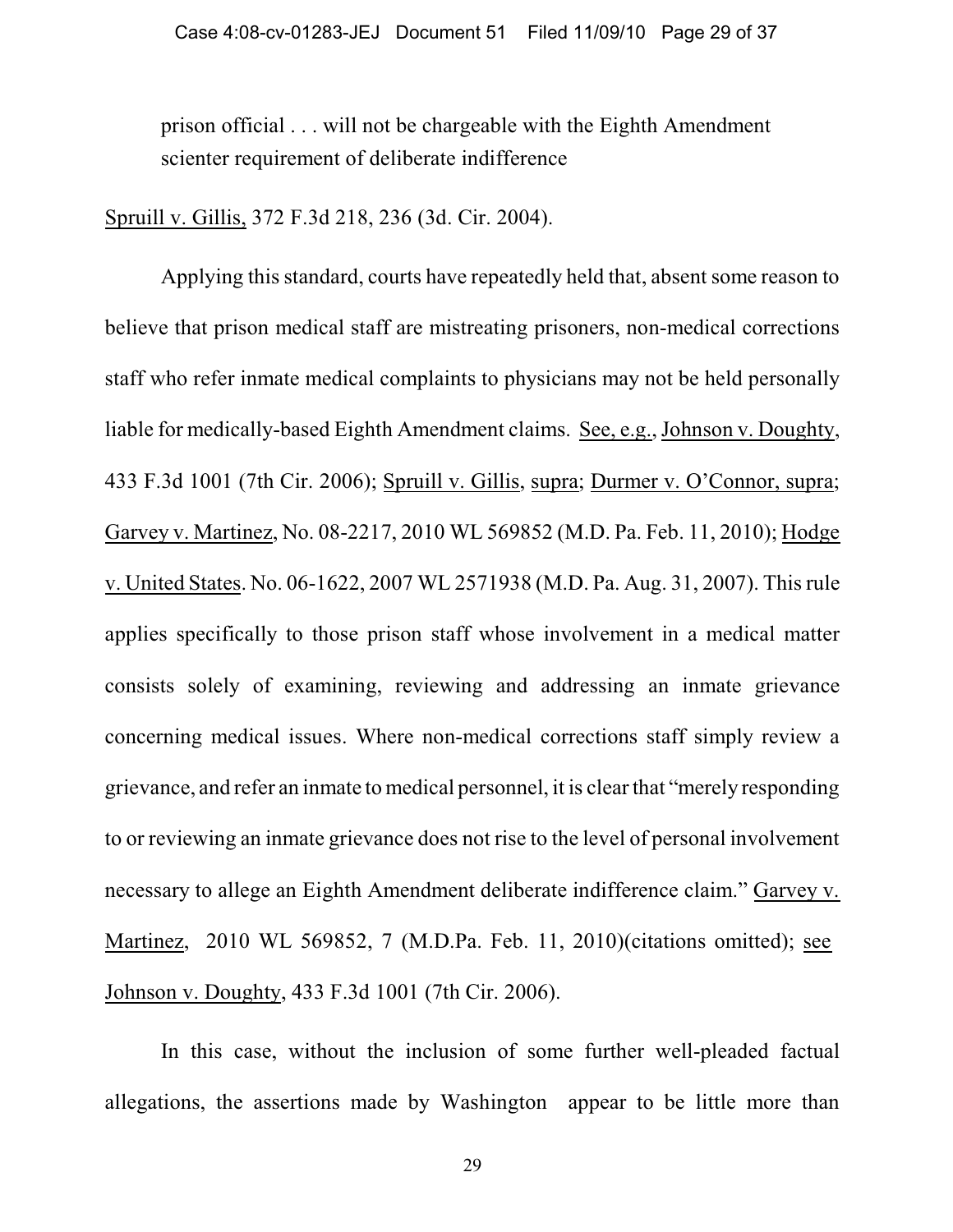#### Case 4:08-cv-01283-JEJ Document 51 Filed 11/09/10 Page 30 of 37

"[t]hreadbare recitals of the elements of a cause of action, supported by mere conclusory statements, [which as a legal matter] do not suffice." Ashcroft v. Iqbal, supra 127 S.Ct. At 1979. Moreover, Washington's third amended complaint actually recites hundreds of medical treatment appointments which the Plaintiff received over the years with dozens of health care professionals in prison. Thus it is apparent from the face of Washington's third amended complaint that various health care providers and mental health professionals have endeavored to address a host of physical and psychiatric complaints presented by Washington.

Indeed, in its current form the third amended complaint suffers from two flaws. First, with respect to supervisory, non-medical prison staff, Washington's allegations of personal involvement by supervisory staff in alleged wrongdoing is wholly deficient. Since the complaint does not adequately describe the personal involvement of prison supervisors in this conduct, and "personal involvement [must ] be shown through allegations of personal direction or of actual knowledge and acquiescence," Rode v. Dellarciprete*,* 845 F.2d 1195, 1207 (3d Cir.1988), these Eighth Amendment claims are subject to dismissal.<sup>3</sup>

<sup>&</sup>lt;sup>3</sup>Indeed, we note in some instances Washington seems to premise supervisory liability largely on his claim that he secretly met with senior state corrections officials in April, 2010, while housed in a psychiatric holding cell in a state prison, and reported misconduct to them. (Doc. 47 , ¶¶ 358-362.) Even if we credit these assertions, they do not amount to personal direction or actual knowledge and acquiescence in forbidden practices by the supervisory defendants. Rode v. Dellarciprete*,* 845 F.2d 1195, 1207 (3d Cir.1988).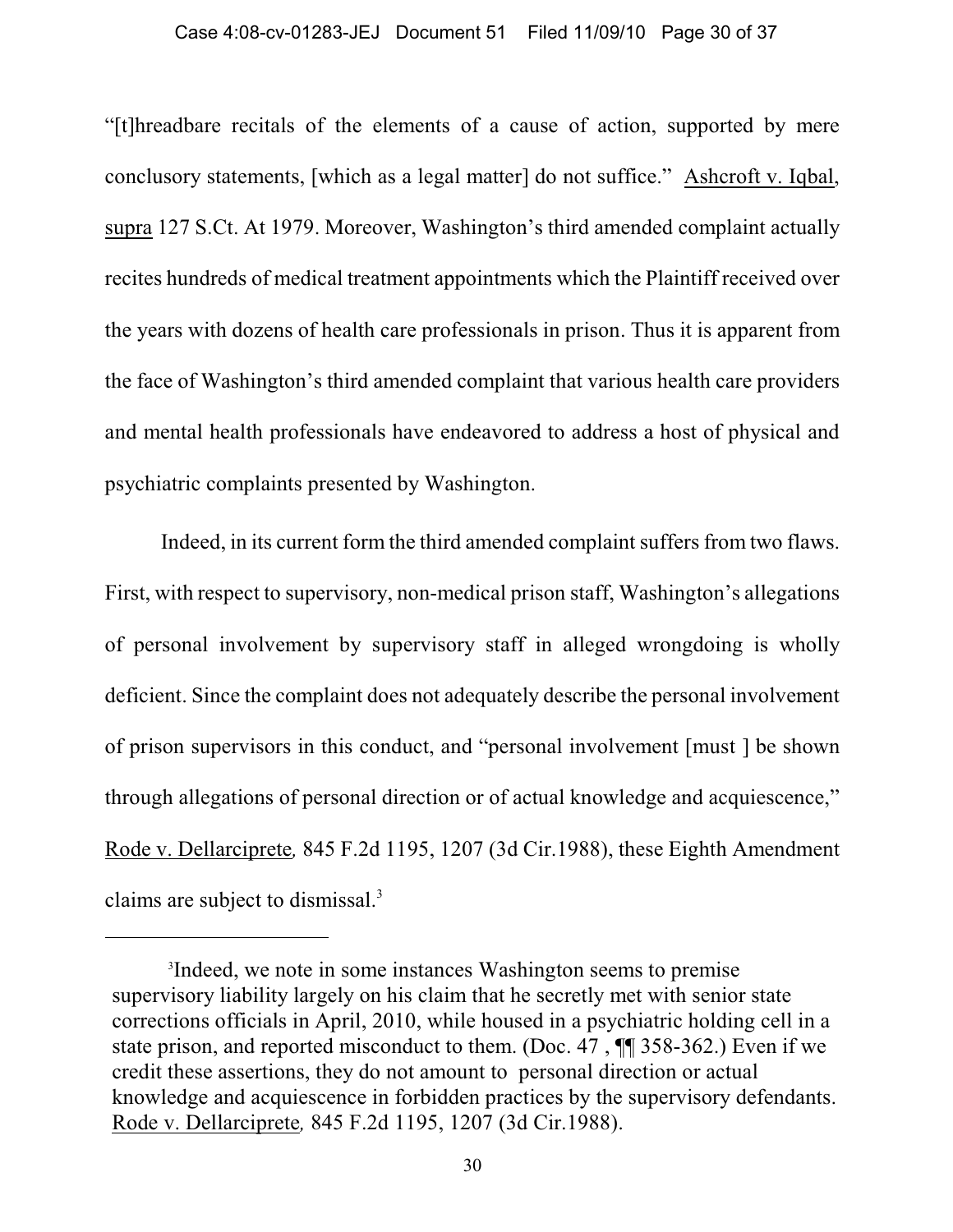Furthermore, with respect to prison medical personnel, there is a separate flaw in this third amended complaint. While he complains that medical staff have been deliberately indifferent to his medical needs, Washington's third amended complaint actually documents in detail extensive treatment which this inmate has received over the years for various physical, psychiatric, emotional and mental infirmities. Where such treatment is evident from the record, and where an inmate's dispute in essence entails nothing more than a disagreement between an inmate and doctors over alternate treatment plans, the inmate's complaint will fail as a constitutional claim under § 1983; see e.g., Gause v. Diguglielmo, 339 F.App'x 132 (3d Cir. 2009)(dispute over choice of medication does not rise to the level of an Eighth Amendment violation); Innis v. Wilson, 334 F.App'x 454 (3d Cir. 2009)(same); Rozzelle v. Rossi, 307 F.App'x 640 (3d Cir. 2008)(same); Whooten v. Bussanich, 248 F.App'x 324 (3d Cir. 2007)(same); Ascenzi v. Diaz, 247 F.App'x 390 (3d Cir. 2007)(same), since "the exercise by a doctor of his professional judgment is never deliberate indifference." Gindraw v. Dendler, 967 F.Supp. 833, 836 (E.D. Pa. 1997)(citations omitted).

Therefore, as currently drafted, the latest iteration of Washington's Eighth Amendment claims remains fatally flawed and should be dismissed.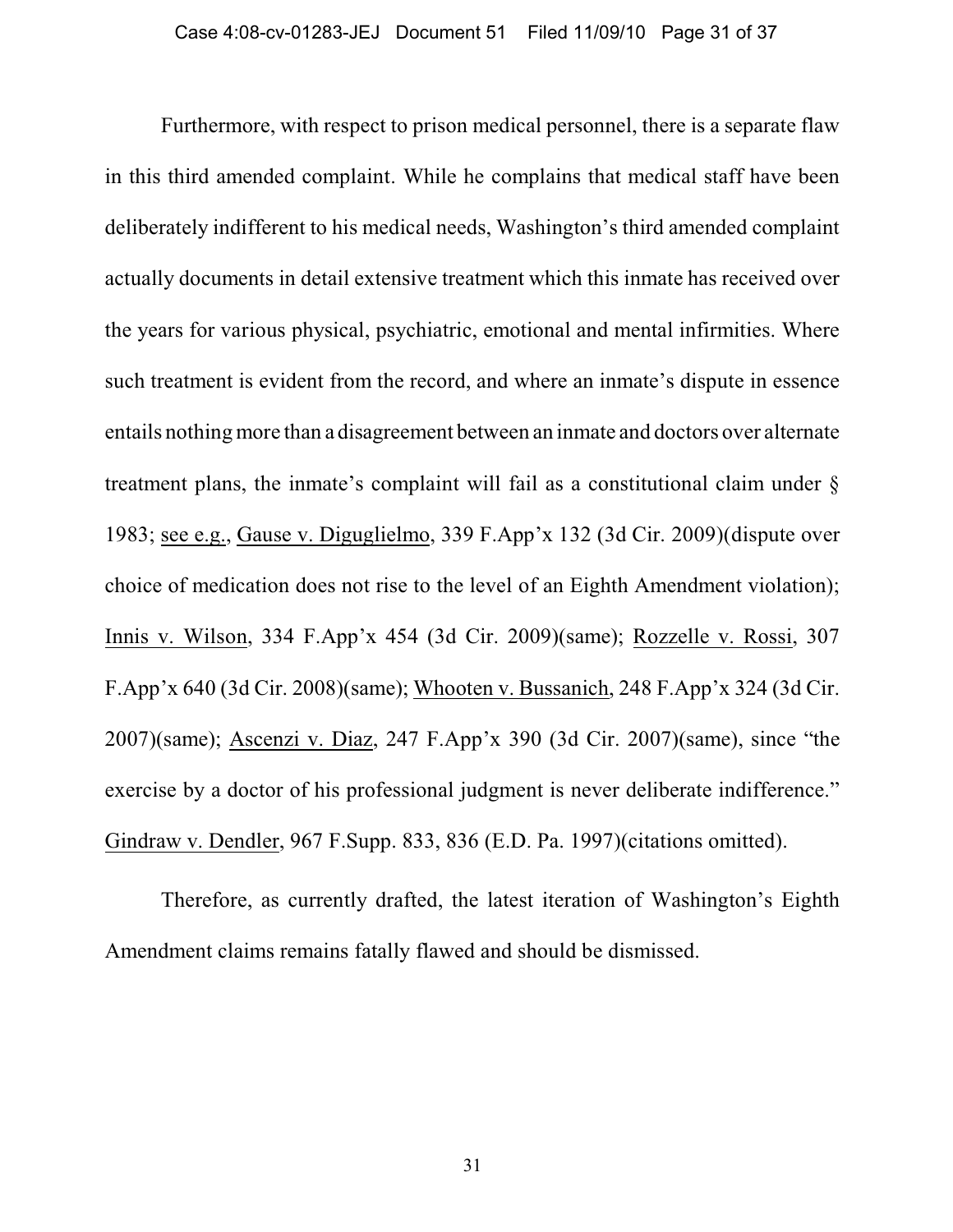### **2. Washington's Retaliation Claims Are Also Flawed**

Finally, many of the Plaintiff's remaining claims revolve around the same theme: that certain of the Defendants, in various discrete ways, retaliated against him for exercising his rights to engage in protected activity such as pursuing legal claims and complaints. A prisoner alleging that prison officials have retaliated against him for exercising his rights under the First Amendment must prove that: (1) the conduct in which he engaged was constitutionally protected; (2) he suffered adverse action at the hands of prison officials; and (3) his constitutionally protected conduct was a substantial motivating factor in the defendants' conduct. Carter v. McGrady, 292 F.3d 152, 158 (3d Cir. 2002). With respect to the obligation to demonstrate that he suffered an adverse action, a plaintiff must demonstrate that he suffered action that "was sufficient to deter a person of ordinary firmness from exercising his rights." Allah v. Seiverling, 229 F.3d 220, 225 (3d Cir. 2000). Examples of adverse actions that have, in certain cases, been found to support a retaliation claim include filing false misconduct reports, Mitchell v. Horn, 318 F.3d 523, 530 (3d Cir. 2003), transferring a prisoner to another prison, Rauser v. Horn, 241 F.3d 330, 333-34 (3d Cir. 2001), and placing a prisoner in administrative custody, Allah, 229 F.3d at 225. The third factor requires that there be a causal link between the exercise of a constitutional right and the adverse action taken against the prisoner. Rauser, 241 F.3d at 333-34.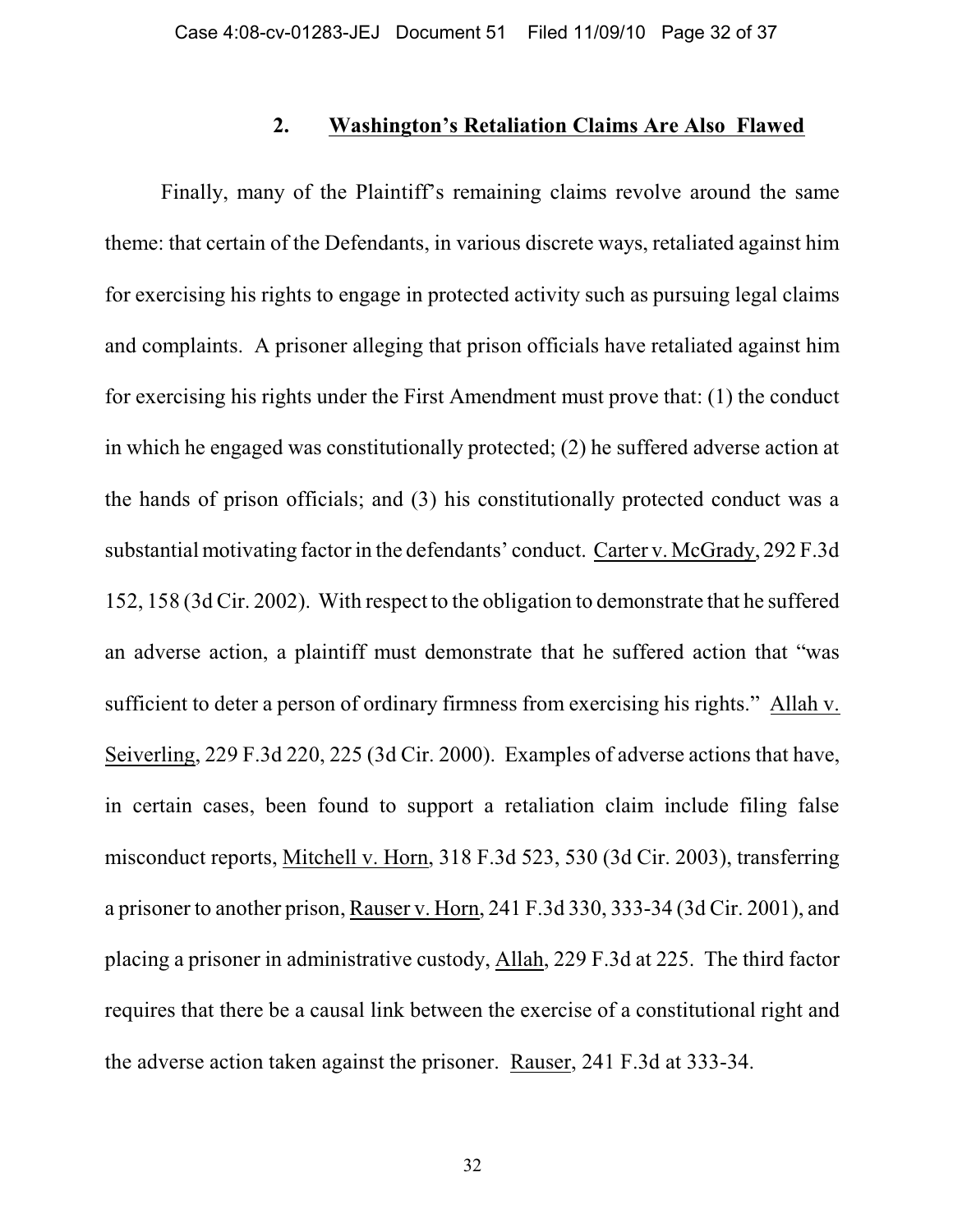To establish this third, and crucial, component to a constitutional retaliation

claim, causation, Washington must make an exacting showing. In this setting:

To establish the requisite causal connection a plaintiff usually must prove either (1) an unusually suggestive temporal proximity between the protected activity and the allegedly retaliatory action, or (2) a pattern of antagonism coupled with timing to establish a causal link. See Krouse v. American Sterilizer Co.*,* 126 F.3d 494, 503-04 (3d Cir.1997); Woodson v. Scott Paper Co.*,* 109 F.3d 913, 920-21 (3d Cir.1997). In the absence of that proof the plaintiff must show that from the "evidence gleaned from the record as a whole" the trier of the fact should infer causation. Farrell v. Planters Lifesavers Co.*,* 206 F.3d 271, 281 (3d Cir.2000).

Lauren W. ex rel. Jean W. v. DeFlaminis, 480 F.3d 259, 267 (3d Cir. 2007).

Moreover, when examining these causation issues, we are specifically admonished

that:

A court must be diligent in enforcing these causation requirements because otherwise a public actor cognizant of the possibility that litigation might be filed against him, particularly in his individual capacity, could be chilled from taking action that he deemed appropriate and, in fact, was appropriate. Consequently, a putative plaintiff by engaging in protected activity might be able to insulate himself from actions adverse to him that a public actor should take. The point we make is not theoretical as we do not doubt that public actors are well aware that persons disappointed with official decisions and actions frequently bring litigation against the actors responsible for the decisions or actions in their individual capacities, and the actors surely would want to avoid such unpleasant events. Thus, it would be natural for a public actor to attempt to head off a putative plaintiff with the unwarranted expenditure of public funds. Courts by their decisions should not encourage such activity and, by enforcing the requirement that a plaintiff show causation in a retaliation case, can avoid doing so as they will protect the public actor from unjustified litigation for his appropriate conduct. In this regard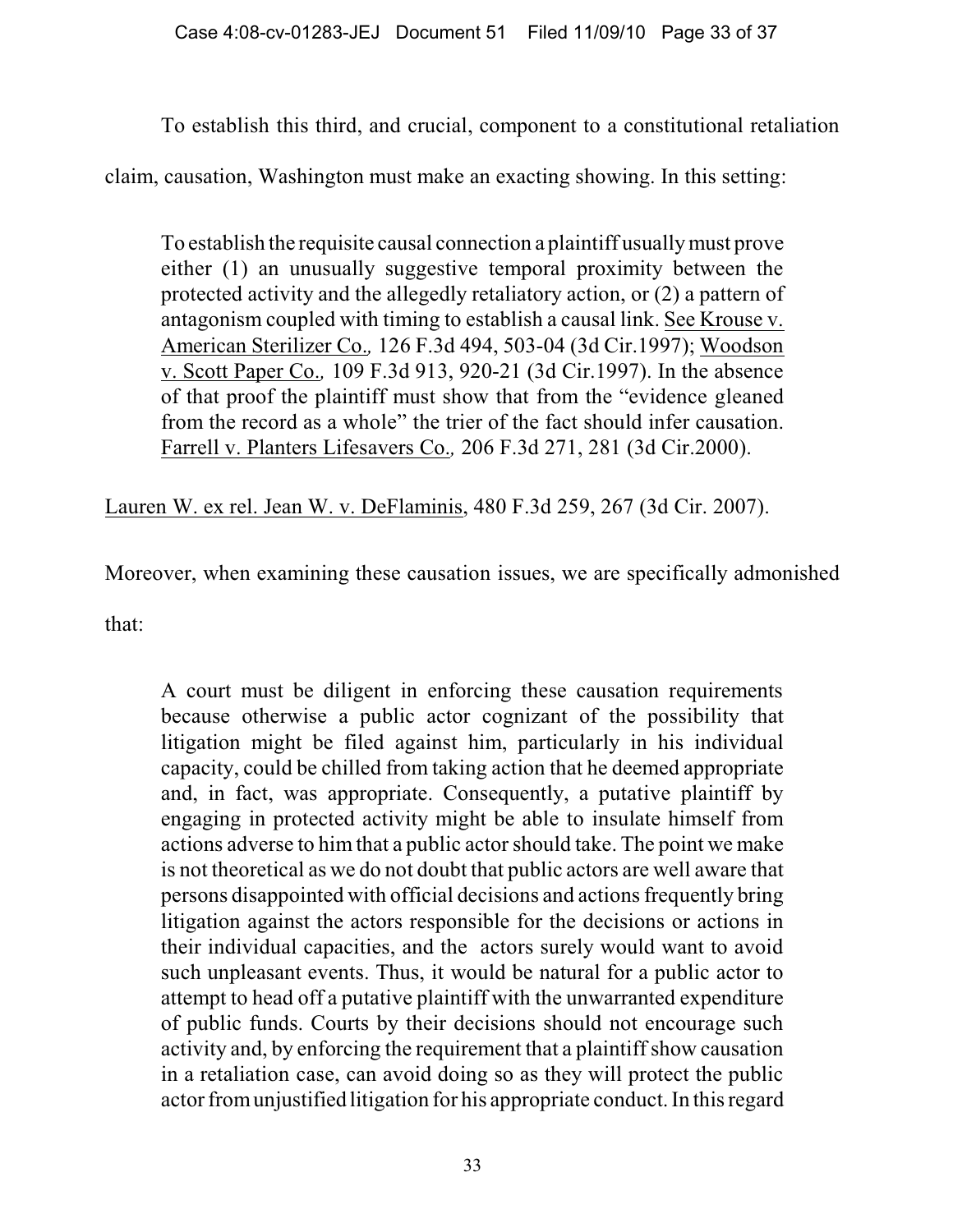we recognize that often public actors such as those in this case must make a large number of decisions in charged atmospheres thereby inviting litigation against themselves in which plaintiffs ask the courts to second guess the actors' decisions.

Id. at 267-68.

If a plaintiff discharges his obligation to satisfy the foregoing three-part prima facie test, the burden shifts to the defendant to prove by a preponderance of the evidence that he or she would have made the same decision absent the protected conduct for reasons reasonably related to penological interest. Carter, 292 F.3d at 158. "This means that, once a prisoner demonstrates that his exercise of a constitutional right was a substantial or motivating factor in the challenged decision, the prison officials may still prevail by proving that they would have made the same decision absent the protected conduct for reasons reasonably related to a legitimate penological interest." Rauser, 241 F.3d at 334.

In this case, beyond a general assertion that countless disparate acts by hundreds of prison officials over the past decade constituted some form of retaliation, Washington alleges no facts in his third amended complaint which would permit a reasonable inference of retaliation. In the absence of such pleadings, and proof, these retaliation claims are also fundamentally flawed and should be dismissed.

We recognize that in civil rights cases *pro se* plaintiffs often should be afforded an opportunity to amend a complaint before the complaint is dismissed in its entirety,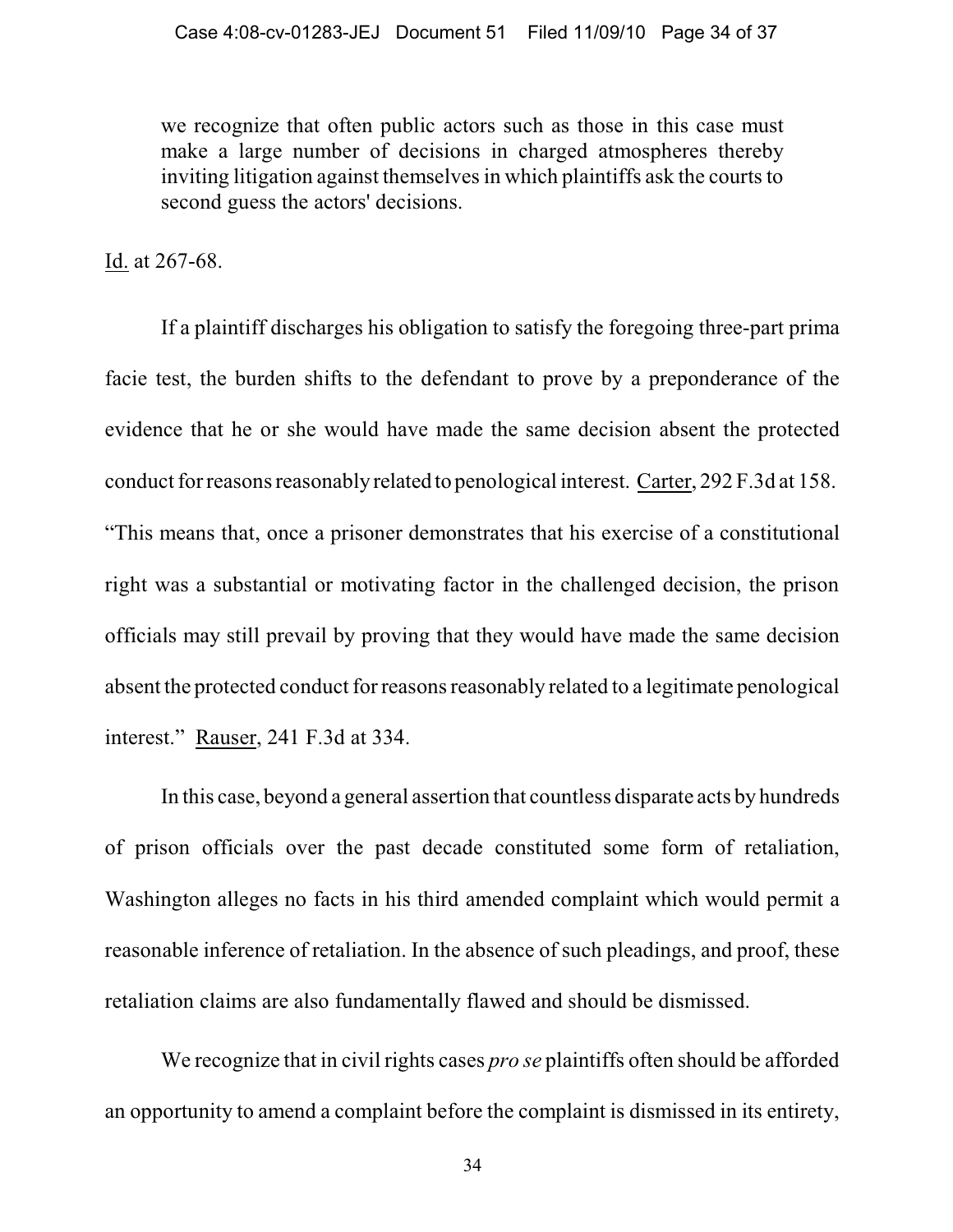See Fletcher-Hardee Corp. V. Pote Concrete Contractors, 482 F.3d 247, 253 (3d Cir. 2007), unless granting further leave to amend would be futile or result in undue delay. Alston v. Parker, 363 F.3d 229, 235 (3d Cir. 2004). Since Washington's latest *pro se* complaint still does not comply with these pleading rules, and does not contain sufficient factual recitals to state a claim upon which relief may be granted, these allegations should be dismissed under 28 U.S.C. § 1915A, and Rule 12(b)(6) of the Federal Rules of Civil Procedure.

Moreover, in this case, we have previously provided the Plaintiff with numerous opportunities to amend these pleadings, but to no avail. The current third amended complaint still fails to state a viable civil rights cause of action, and actually repeats assertions that were previously found to be legally insufficient. Since the Plaintiff has been afforded ample opportunity to correct the deficiencies identified in his prior complaints, has failed to state a viable civil rights cause of action, and the factual and legal grounds proffered in support of the complaint make it clear that he has no right to relief, granting further leave to amend would be futile or result in undue delay. Alston v. Parker, 363 F.3d 229, 235 (3d Cir. 2004). Therefore, it is recommended that the third amended complaint (Doc. 47) be dismissed without further leave to amend.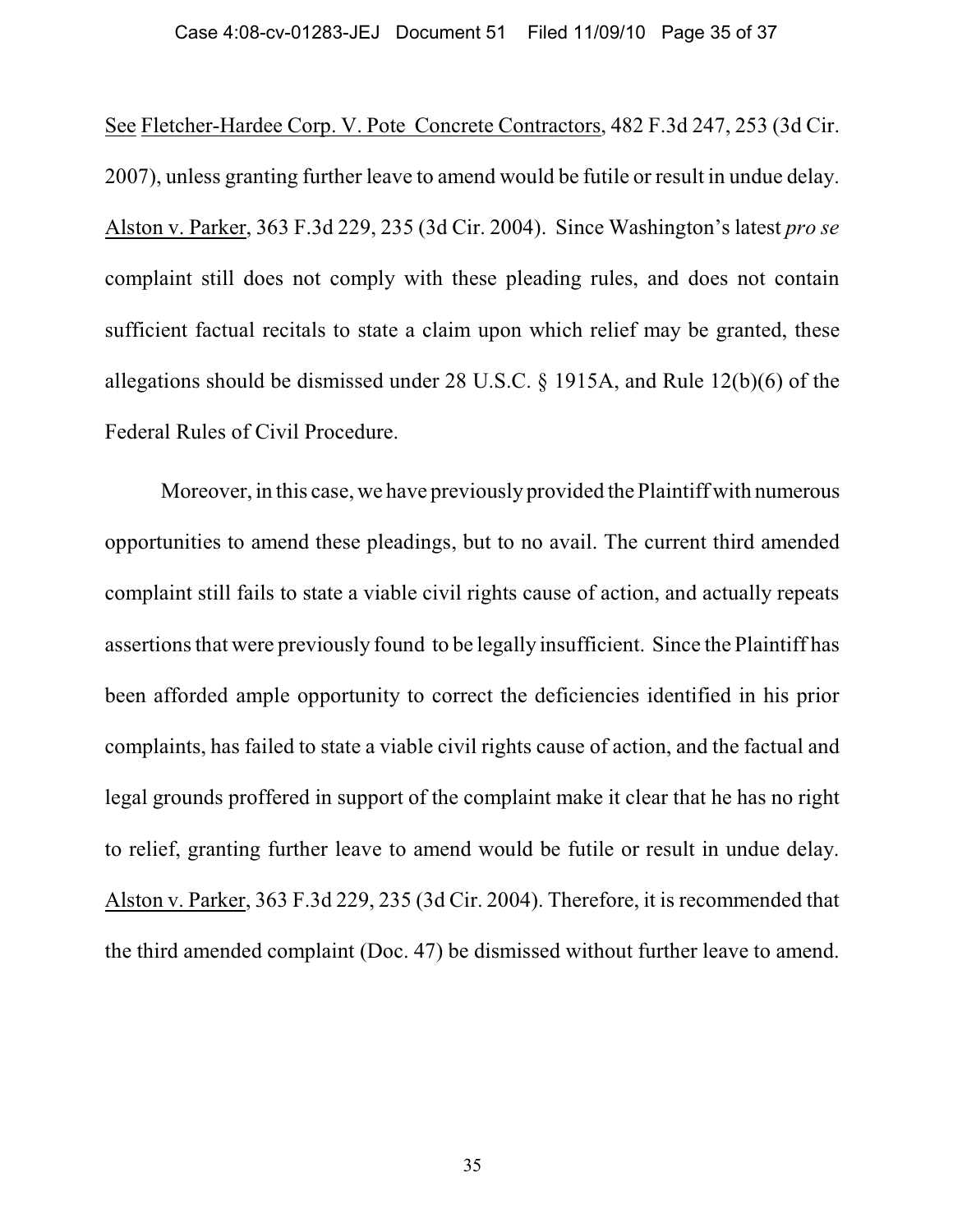### **III**. **Recommendation**

Accordingly, for the foregoing reasons, and consistent with the law of the case, IT IS RECOMMENDED that the Plaintiff's third amended complaint (Doc. 47) should be dismissed with prejudice. Specifically IT IS RECOMMENDED as follows;

- 1. All of the Plaintiff's complaints and causes of action which allege conduct pre-dating July 6, 2006, should be dismissed with prejudice.
- 2. The remaining allegations set forth in the complaint should be dismissed with prejudice because the complaint fails to comply with Rule 8(a) of the Federal Rules of Civil Procedure.
- 3. Since this Court lacks venue over complaints arising in SCI Greene, SCI Fayette or any other facility located outside the Middle District of Pennsylvania, and allegations relating to those facilities should be dismissed.
- 4. Further, since the Plaintiff's Eighth Amendment and retaliation claims remain flawed they, too, should be dismissed.

The parties are further placed on notice that pursuant to Local Rule 72.3:

 Any party may object to a magistrate judge's proposed findings, recommendations or report addressing a motion or matter described in 28 U.S.C.  $\S$  636 (b)(1)(B) or making a recommendation for the disposition of a prisoner case or a habeas corpus petition within fourteen (14) days after being served with a copy thereof. Such party shall file with the clerk